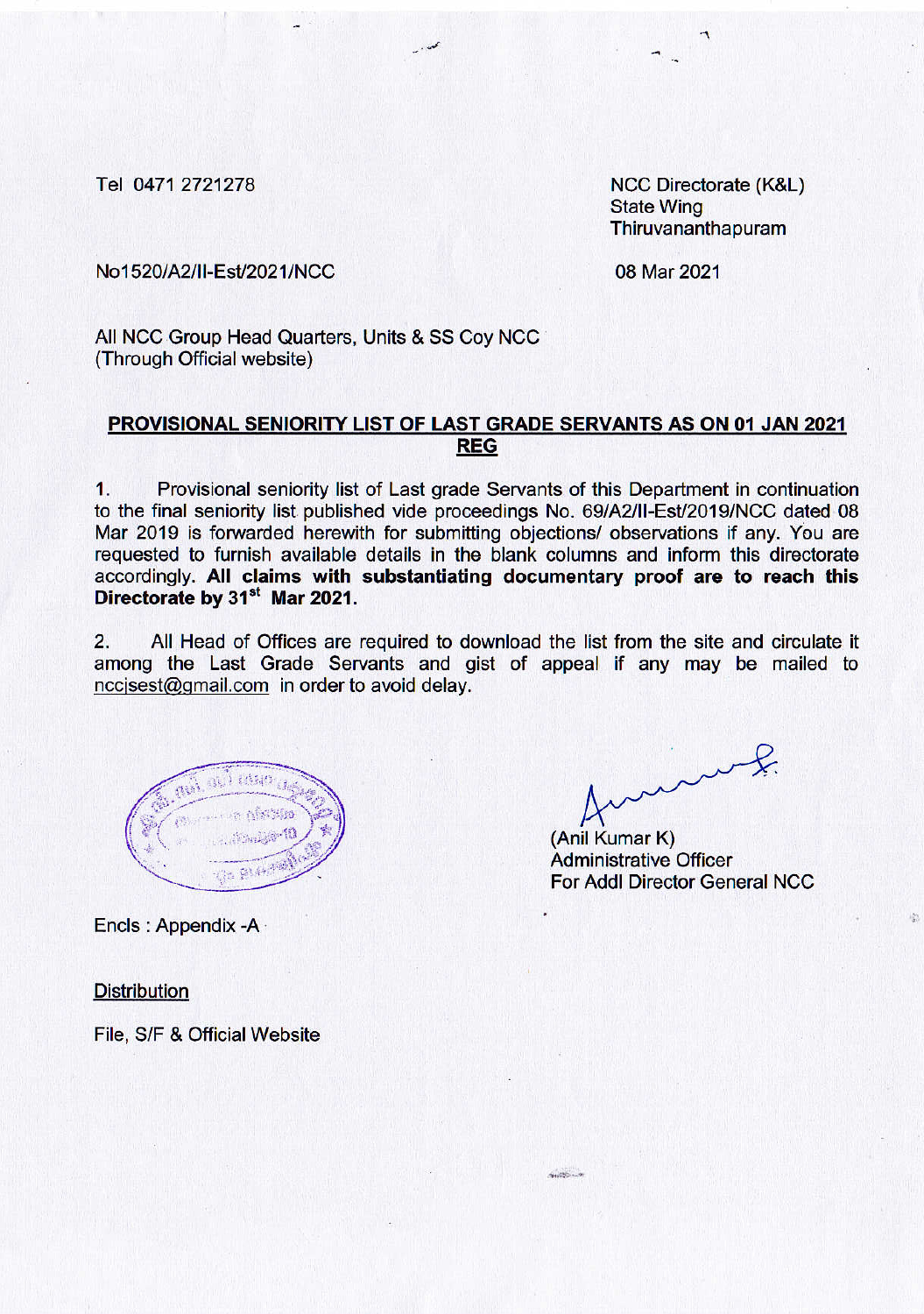|             |                 |           | IN CONTINUATION TO THE FINAL SENIORITY LIST PUBLISHED VIDE LETTER No 69/A2/II-Est/2019/NCC DATED 08 MAR 2019 |                         |                       |                   |                                    |                     |                                        | PROVISIONAL SENIORITY LIST OF LAST GRADE SERVANTS AS ON 01 Jan 2021 |            |                                              |            |
|-------------|-----------------|-----------|--------------------------------------------------------------------------------------------------------------|-------------------------|-----------------------|-------------------|------------------------------------|---------------------|----------------------------------------|---------------------------------------------------------------------|------------|----------------------------------------------|------------|
| S/No        | Name of<br>post | Gde       | Name                                                                                                         | Date of<br><b>Birth</b> | Date of<br>retirement | Date of<br>Advice | Date of<br>order of<br>Appointment | Date of<br>Joining  | Date of<br>declaration<br>of probation | Date of<br>Confirmation                                             | Unit       | District in<br>which<br>presently<br>working | Remarks    |
| $\mathbf 1$ | Lascar          | <b>HG</b> | PEN 384989<br>Bensidharan G                                                                                  | 30.05.74                | 31.05.30              | 24.12.02          | 10.01.03                           | 30.01.03            | 30.01.04                               |                                                                     | 1 (K) NU   | TVM                                          | <b>CES</b> |
| 2           | Chowkidar       | Gd-I      | PEN 385140<br>Shaji Kumar.NC                                                                                 | 25.05.69                | 31.05.25              | 30.07.04          | 28.08.04                           | 18.10.04            | 18.10.05                               | 18.10.04                                                            | 10 (K) Bn  | <b>ALP</b>                                   |            |
| 3           | OA              | Gd-I      | PEN 385559<br>Ramachandran.C                                                                                 | 18.05.65                | 31.05.21              | 03.12.05          | 20.12.05                           | 17.01.06            | 17.01.07                               | 17.01.07                                                            | 28 (K) Bn  | <b>PKD</b>                                   |            |
| 4           | OA              | Gd-I      | PEN 385450<br>Moideen Koya.C                                                                                 | 30.05.67                | 31.05.23              | 14.12.05          | 12.01.06                           | 10.02.06            | 10.02.07                               | 10.02.06                                                            | 29 (K) BN  | <b>MLP</b>                                   |            |
| 5           | Lascar          | Gd-I      | PEN 385186<br>Biju K N                                                                                       | 28.03.65                | 31.03.21              | 30.12.05          | 26.01.06                           | 18.02.06            | 18.02.07                               | 18.02.06                                                            | 15 (K) Bn  | <b>PTA</b>                                   |            |
| 6           | OA              | Gd-I      | PEN 385295<br>Joy.PJ                                                                                         | 19.05.65                | 31.05.21              | 05.07.06          | 26.07.06                           | 18.08.06            | 18.08.07                               | 18.08.06                                                            | 24 (K) BN  | <b>TSR</b>                                   |            |
| 7           | Lascar          | Gd-I      | PEN 385224<br>Viswambharan.NV                                                                                | 01.05.67                | 30.04.23              | 18.07.06          | 02.08.06                           | 29.08.06            | 29.08.07                               | 29.08.06                                                            | 27 (K) Bn  | <b>PKD</b>                                   |            |
| 8           | Lascar          | Gd-I      | PEN 385085<br>Shaharudeen.A                                                                                  | 18.05.65                | 31.05.21              | 16.08.08          | 31.08.08                           | 09.09.08            | 09.09.09                               | 09.09.09                                                            | 7 (K) BN   | <b>KLM</b>                                   |            |
| 9           | OA              | Gd-I      | PEN 385600<br>Jayaraman.B                                                                                    | 15.09.67                | 30.09.23              | 25.10.08 02.12.08 |                                    | 15.12.08            | 15.12.09                               | 15.12.08                                                            | 31 (K) BN  | <b>KNR</b>                                   |            |
| 10          | Lascar          | Gd-I      | PEN 385191<br>Antony Sebastian                                                                               | 27.02.65                | 28.02.21              | 30.10.08 02.12.08 |                                    | 16.12.08            | 16.12.09                               | 16.12.08                                                            | $5(K)$ NU  | <b>KTM</b>                                   |            |
| 11          | Lascar          | Gd-I      | PEN 488469<br>Sasi.B                                                                                         | 05.05.66                | 31.05.22              | 17.05.10 02.06.10 |                                    | 14.06.10            | 14.06.11                               | 14.06.11                                                            | $11(K)$ BN | <b>ALP</b>                                   |            |
| 12          | Lascar          | Gd-I      | PEN 547252<br>Sureshkumar.AB                                                                                 | 15.04.70                | 30.04.26              | 01.07.10 30.07.10 |                                    | 19.08.10            | 19.08.11                               |                                                                     | 27 (K) Bn  | <b>PKD</b>                                   |            |
| 13          | Lascar          | Gd-I      | PEN 384852<br>Manikuttan.S                                                                                   | 20.03.69                | 31.03.25              | 03.09.10 30.09.10 |                                    | 06.10.2010 06.10.11 |                                        |                                                                     | 3 (K) Bn   | <b>KLM</b>                                   |            |
| 14          | Lascar          | Gd-I      | PEN 695650<br>Krishna Prasad K                                                                               | 28.10.86                | 31.10.42              | 14.05.12 03.07.12 |                                    | 12.07.12            | 12.07.13                               |                                                                     | 27 (K) Bn  | <b>PKD</b>                                   | <b>CES</b> |
| 15          | Lascar          | Gd-I      | <b>PEN 432477</b><br>Sivan Thekkan                                                                           | 15.05.68                | 31.05.24              | 29.01.13          | 15.02.13                           | 12.03.13            | 12.03.14                               | 12.03.13                                                            | 32 (K) Bn  | <b>KNR</b>                                   |            |
| 16          | Lascar          | Gd-I      | PEN 706983<br>Anil Kumar D                                                                                   | 21.05.67                | 31.05.23              | 30.01.13 04.03.13 |                                    | 22.03.13            | 22.03.14                               | 22.03.13                                                            | 11 (K) Bn  | <b>ALP</b>                                   |            |

Appendix A to NCC Dte (K&L) State Wing Letter No. 1520/A2/II-Est/2021/NCC dated 08 Mar 2021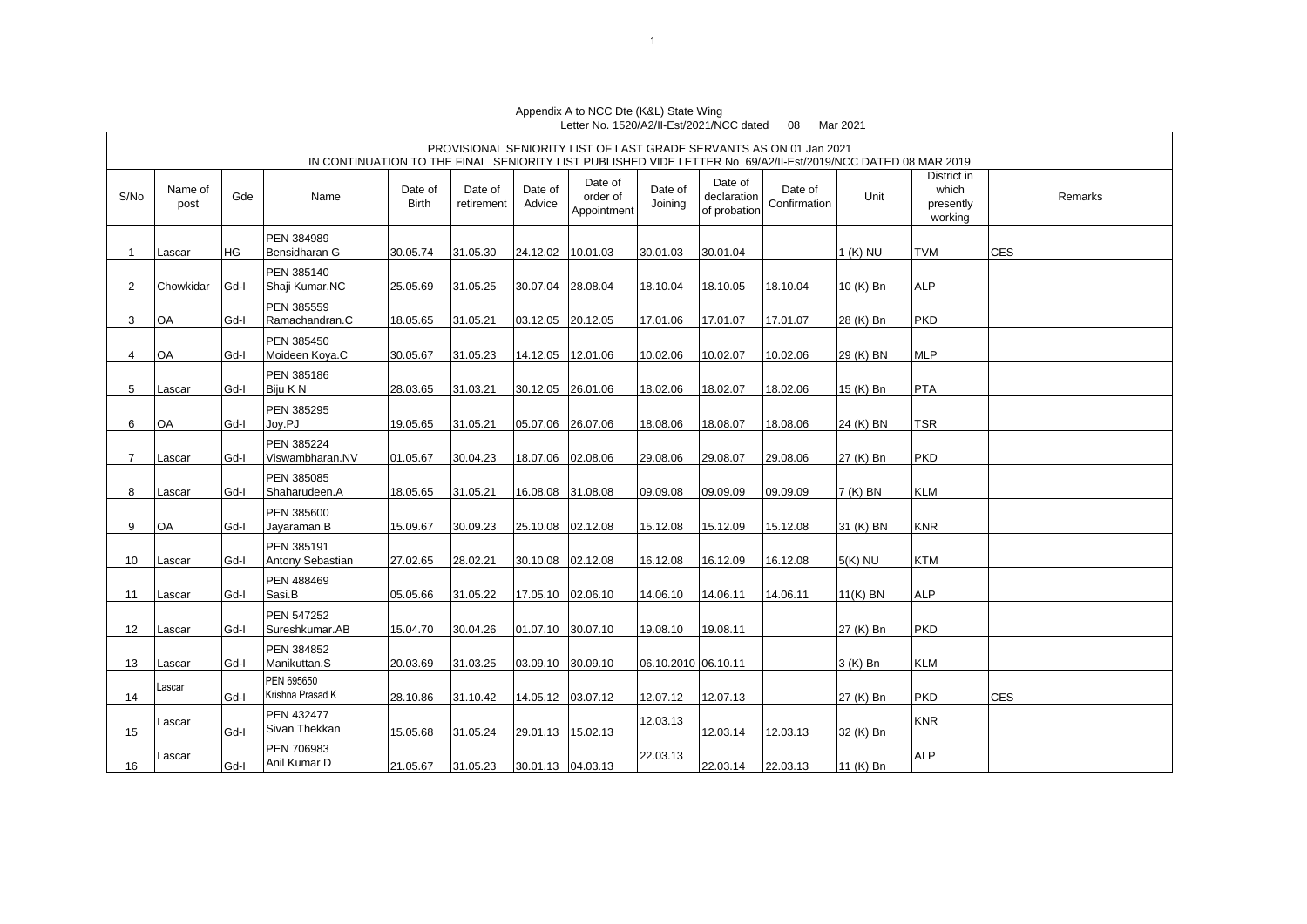| S/No | Name of<br>post | Gde  | Name                               | Date of<br><b>Birth</b> | Date of<br>retirement | Date of<br>Advice  | Date of<br>order of<br>Appointment | Date of<br>Joining | Date of<br>declaration<br>of probation | Date of<br>Confirmation | Unit        | District in<br>which<br>presently<br>working | Remarks |
|------|-----------------|------|------------------------------------|-------------------------|-----------------------|--------------------|------------------------------------|--------------------|----------------------------------------|-------------------------|-------------|----------------------------------------------|---------|
| 17   | Lascar          | Gd-I | <b>PEN 481623</b><br>Suresh E      | 19.11.70                | 30.11.26              | 30.01.13 22.02.13  |                                    | 06.03.13           | 06.03.14                               | 06.03.13                | 30 (K) BN   | <b>KKD</b>                                   |         |
| 18   | Lascar          | Gd-I | PEN 384789<br>Muhamood Azad DH     | 20.03.67                | 31.03.23              | 30.01.13  04.03.13 |                                    | 15.03.13           | 15.03.14                               | 15.03.13                | 8 (K) Bn    | <b>ALP</b>                                   |         |
| 19   | OA              | Gd-I | PEN 364796<br>Thulasidharan Nair G | 25.05.74                | 31.05.30              | 30.01.13 15.02.13  |                                    | 04.03.13           | 04.03.14                               | 04.03.13                | 9 (K) Bn    | <b>KLM</b>                                   |         |
| 20   | Lascar          | Gd-I | PEN 490579<br>Hariprasad R         | 20.05.66                | 31.05.22              | 30.01.13 04.03.13  |                                    | 13.03.13           | 13.03.14                               | 13.03.13                | 8 (K) Bn    | <b>ALP</b>                                   |         |
| 21   | Lascar          | Gd-I | PEN 378176<br>Prasad G             | 30.05.68                | 31.05.24              | 30.01.13 15.02.13  |                                    | 07.03.13           | 07.03.14                               | 07.03.13                | 9 (K) Bn    | <b>KLM</b>                                   |         |
| 22   | Lascar          | Gd-I | PEN 384430<br>Shaji S              | 17.05.69                | 31.05.25              | 30.01.13 15.02.13  |                                    | 07.03.13           | 07.03.14                               | 07.03.13                | 3 (K) Girls | <b>KLM</b>                                   |         |
| 23   | Lascar          | Gd-I | PEN 478733<br>Suresh K             | 30.05.69                | 31.05.25              | 30.01.13 04.03.13  |                                    | 21.03.13           | 21.03.14                               | 21.03.13                | 11 (K) Bn   | <b>ALP</b>                                   |         |
| 24   | Lascar          | Gd-I | PEN 446570<br>Marakkar TP          | 31.05.68                | 31.05.24              | 30.01.13 22.02.13  |                                    | 11.03.13           | 11.03.14                               |                         | 9 (K) Girls | <b>KKD</b>                                   |         |
| 25   | Lascar          | Gd-I | PEN 455270<br>Jayachandran KC      | 16.06.65                | 30.06.21              | 30.01.13 08.03.13  |                                    | 23.03.13           | 23.03.14                               | 23.03.13                | 9 (K) Girls | <b>KKD</b>                                   |         |
| 26   | Lascar          | Gd-I | PEN 373284<br>Santhosh S           | 24.04.66                | 30.04.22              | 30.01.13 15.02.13  |                                    | 06.03.13           | 06.03.14                               | 06.03.13                | GP HQ, KLM  | <b>KLM</b>                                   |         |
| 27   | Lascar          | Gd-I | PEN 498369<br>Surendran KT         | 15.03.67                | 31.03.23              | 30.01.13  04.03.13 |                                    | 15.04.13           | 15.04.14                               | 15.04.13                | 11 (K) Bn   | <b>ALP</b>                                   |         |
| 28   | Lascar          | Gd-I | PEN 504625<br>Babu Rajan V         | 30.05.61                | 31.05.21              | 30.01.13  05.04.13 |                                    | 17.04.13           | 17.04.14                               | 17.04.13                | 9 (K) Girls | <b>KKD</b>                                   |         |
| 29   | Lascar          | Gd-I | PEN 508726<br>Sudhakaran C         | 04.05.64                | 31.05.24              | 30.01.13 05.04.13  |                                    | 24.04.13           | 24.04.14                               | 24.04.13                | 30 (K) BN   | <b>KKD</b>                                   |         |
| 30   | Lascar          | Gd-I | PEN 364408<br>Prasad R             | 10.05.72                | 31.05.28              | 30.01.13  15.02.13 |                                    | 06.03.13           | 06.03.14                               | 06.03.13                | 9 (K) Bn    | <b>KLM</b>                                   |         |
| 31   | Lascar          | Gd-I | PEN 384390<br>Sureshkumar KA       | 31.05.72                | 31.05.28              | 31.01.13 19.02.13  |                                    | 11.03.13           | 11.03.14                               | 11.03.13                | 18 (K) Bn   | <b>EKM</b>                                   |         |
| 32   | Lascar          | Gd-I | <b>PEN 378555</b><br>Joy KT        | 27.05.68                | 31.05.24              | 31.01.13 19.02.13  |                                    | 08.03.13           | 08.03.14                               | 08.03.13                | 3 (K) Air   | <b>EKM</b>                                   |         |
| 33   | OA              | Gd-I | PEN 372142<br>Shaji John           | 25.05.71                | 31.05.27              | 31.01.13 19.02.13  |                                    | 07.03.13           | 07.03.14                               | 07.03.13                | 3 (K) Air   | <b>EKM</b>                                   |         |
| 34   | Lascar          | Gd-I | PEN 393557<br><b>Binoy Paul</b>    | 20.05.71                | 31.05.27              | 31.01.13 19.02.13  |                                    | 08.03.13           | 08.03.14                               | 08.03.13                | 18 (K) Bn   | <b>EKM</b>                                   |         |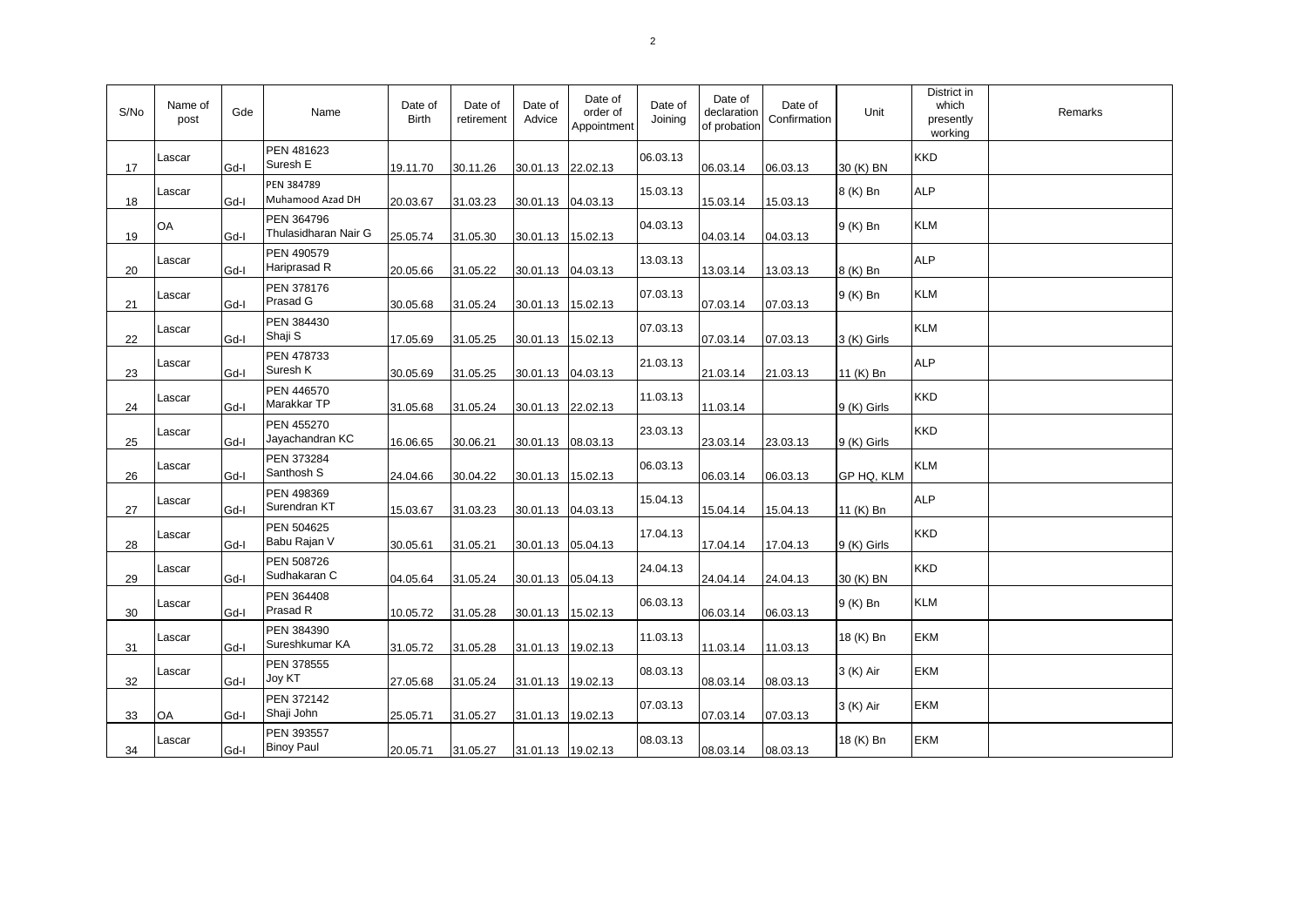| S/No | Name of<br>post | Gde   | Name                                                             | Date of<br><b>Birth</b> | Date of<br>retirement | Date of<br>Advice | Date of<br>order of<br>Appointment | Date of<br>Joining | Date of<br>declaration<br>of probation | Date of<br>Confirmation | Unit        | District in<br>which<br>presently<br>working | Remarks                                                                          |
|------|-----------------|-------|------------------------------------------------------------------|-------------------------|-----------------------|-------------------|------------------------------------|--------------------|----------------------------------------|-------------------------|-------------|----------------------------------------------|----------------------------------------------------------------------------------|
| 35   | OA              | Gd-II | PEN 390678<br>Hussain OK                                         | 28.05.70                | 31.05.26              | 31.01.13          | 19.02.13                           | 18.03.13           |                                        |                         | 21 (K) Bn   | EKM                                          | Regularisation kept pending due to<br>police verification Report Not<br>Suitable |
| 36   | OA              | Gd-I  | PEN 372535<br>Sudev PD                                           | 11.04.71                | 30.04.27              | 31.01.13 19.02.13 |                                    | 07.03.13           | 07.03.14                               | 07.03.13                | 3 (K) Air   | <b>EKM</b>                                   |                                                                                  |
| 37   | Lascar          | Gd-I  | PEN 393541<br>George P Kurian                                    | 19.10.65                | 31.10.21              | 31.01.13          | 19.02.13                           | 06.03.13           | 06.03.14                               | 06.03.13                | 18 (K) Bn   | <b>EKM</b>                                   |                                                                                  |
| 38   | Lascar          | Gd-I  | <del>ים וסופט אם -</del><br>Chandra Shekara<br><b>Warrier TK</b> | 23.10.69                | 31.10.25              | 31.01.13 19.02.13 |                                    | 05.03.13           | 05.03.14                               | 05.03.13                | 22 (K) Bn   | <b>EKM</b>                                   |                                                                                  |
| 39   | Lascar          | Gd-I  | PEN 381076<br>Abdul Gafoor CM                                    | 14.05.68                | 31.05.24              | 01.02.13 15.02.13 |                                    | 04.03.13           | 04.03.14                               | 04.03.13                | 28 (K) Bn   | <b>PKD</b>                                   |                                                                                  |
| 40   | OA              | Gd-I  | PEN 384627<br>Krishnankutty N                                    | 20.05.68                | 31.05.24              | 01.02.13          | 15.02.13                           | 08.03.13           | 08.03.14                               |                         | 27 (K) Bn   | <b>PKD</b>                                   |                                                                                  |
| 41   | Lascar          | Gd-I  | PEN 378319<br>Unnikrishnan A                                     | 25.05.68                | 31.05.24              | 05.02.13 22.02.13 |                                    | 08.03.13           | 08.03.14                               | 08.03.13                | 24 (K) BN   | <b>TSR</b>                                   |                                                                                  |
| 42   | Lascar          | Gd-I  | PEN 378338<br>Sureshkumar KA                                     | 29.05.68                | 31.05.24              | 05.02.13 22.02.13 |                                    | 08.03.13           | 08.03.14                               | 08.03.13                | 24 (K) BN   | <b>TSR</b>                                   |                                                                                  |
| 43   | Lascar          | Gd-I  | PEN 378396<br>Yoosaf EA                                          | 02.02.68                | 29.02.24              | 05.02.13 22.02.13 |                                    | 08.03.13           | 08.03.14                               | 08.03.13                | 24 (K) BN   | TSR                                          |                                                                                  |
| 44   | Lascar          | Gd-I  | PEN 384503<br>Velayudhan V V                                     | 03.05.66                | 31.05.22              | 05.02.13 22.02.13 |                                    | 12.03.13           | 12.03.14                               | 12.03.13                | 7 (K) Girls | <b>TSR</b>                                   |                                                                                  |
| 45   | Lascar          | Gd-I  | PEN 437099<br>Rajan PS                                           | 25.04.65                | 30.04.21              | 05.02.13 22.02.13 |                                    | 16.03.13           | 16.03.14                               | 16.03.13                | 1 (K) R&V   | TSR                                          |                                                                                  |
| 46   | Lascar          | Gd-I  | PEN 404952<br>Madhu K                                            | 30.05.70                | 31.05.26              | 06.02.13 05.03.13 |                                    | 16.03.13           | 16.03.14                               | 16.03.13                | 14 (K) BN   | <b>PTA</b>                                   |                                                                                  |
| 47   | OA              | Gd-I  | <b>PEN 408845</b><br>Jaya Kumar N                                | 25.04.69                | 30.04.25              | 06.02.13 05.03.13 |                                    | 14.03.13           | 14.03.14                               | 14.03.13                | 14 (K) BN   | <b>PTA</b>                                   |                                                                                  |
| 48   | Lascar          | Gd-I  | PEN 503177<br>Johny MP                                           | 24.05.64                | 31.05.24              | 18.03.13 09.04.13 |                                    | 22.04.13           | 22.04.14                               | 22.04.13                | 3 (K) Air   | <b>EKM</b>                                   |                                                                                  |
| 49   | Lascar          | Gd-I  | PEN 511833<br>Yohannan KP                                        | 25.05.67                | 31.05.27              | 18.03.13 09.04.13 |                                    | 26.04.13           | 26.04.14                               | 26.04.13                | 7 (K) NU    | <b>EKM</b>                                   |                                                                                  |
| 50   | OA              | Gd-I  | PEN 518860<br><b>Joy VA</b>                                      | 01.05.67                | 30.04.27              | 18.03.13 09.04.13 |                                    | 25.04.13           | 26.04.14                               | 25.04.13                | 22 (K) Bn   | <b>EKM</b>                                   |                                                                                  |
| 51   | Lascar          | Gd-I  | PEN 518634<br>Suresh Kumar AK                                    | 26.01.66                | 31.01.26              | 18.03.13 09.04.13 |                                    | 02.05.13           | 02.05.14                               | 02.05.13                | 21 (K) Bn   | EKM                                          |                                                                                  |
| 52   | Lascar          | Gd-I  | PEN 516165<br>John Issac                                         | 15.05.66                | 31.05.26              | 18.03.13 09.04.13 |                                    | 24.04.13           | 24.04.14                               | 24.04.13                | 18 (K) Bn   | <b>EKM</b>                                   |                                                                                  |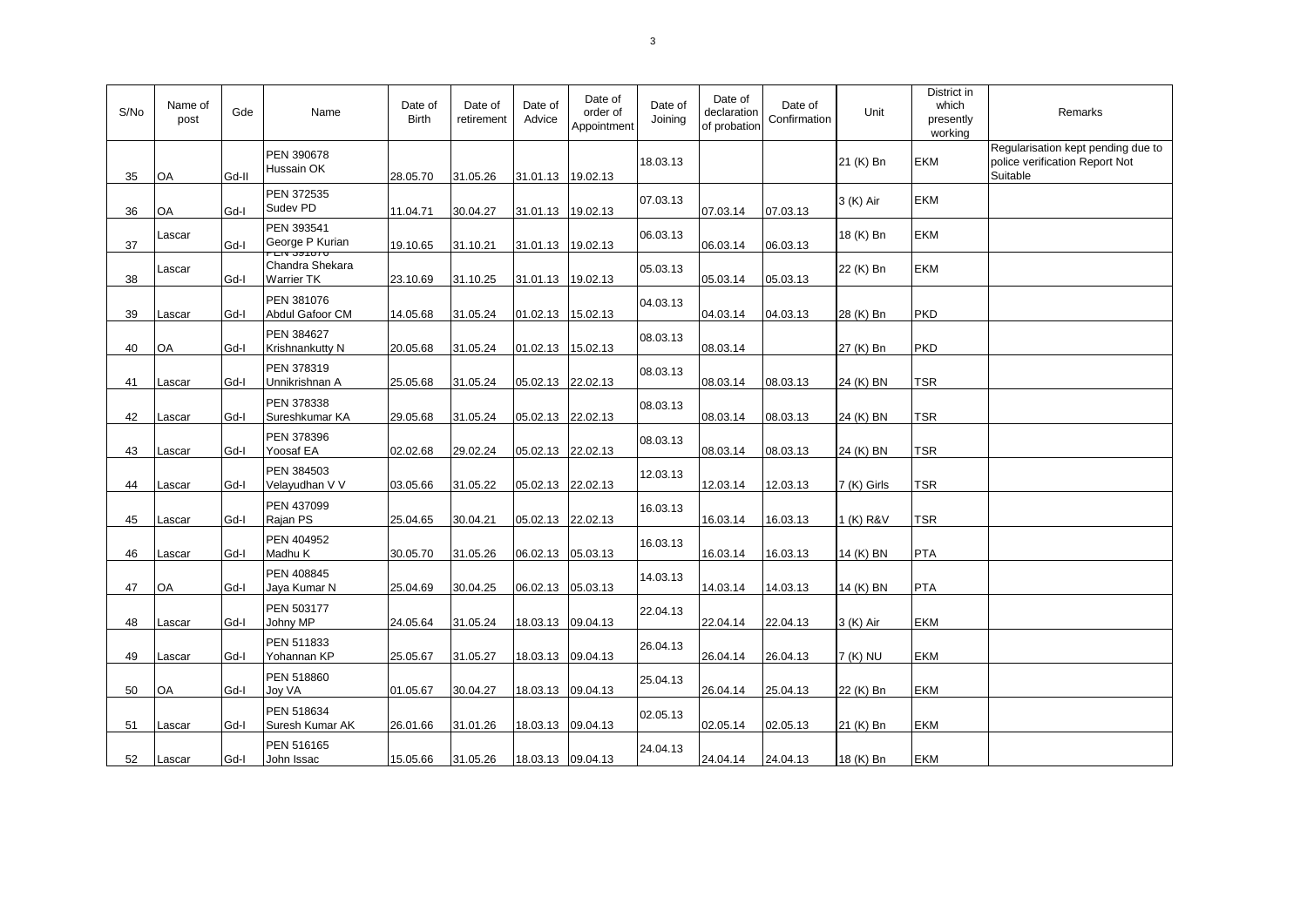| S/No | Name of<br>post | Gde  | Name                           | Date of<br><b>Birth</b> | Date of<br>retirement | Date of<br>Advice | Date of<br>order of<br>Appointment | Date of<br>Joining | Date of<br>declaration<br>of probation | Date of<br>Confirmation | Unit            | District in<br>which<br>presently<br>working | Remarks |
|------|-----------------|------|--------------------------------|-------------------------|-----------------------|-------------------|------------------------------------|--------------------|----------------------------------------|-------------------------|-----------------|----------------------------------------------|---------|
| 53   | Lascar          | Gd-I | PEN 513477<br>Rajan George     | 02.12.67                | 31.12.27              | 18.03.13 09.04.13 |                                    | 02.05.13           | 02-05-2014 02.05.13                    |                         | 7 (K) NU        | EKM                                          |         |
| 54   | Lascar          | Gd-I | PEN 515047<br>Baby Mathai M    | 29.05.65                | 31.05.25              | 18.03.13 09.04.13 |                                    | 27.04.13           | 27.04.14                               | 27.04.13                | 18 (K) Bn       | EKM                                          |         |
| 55   | Lascar          | Gd-I | PEN 649809<br>Vijayakumar S    | 03.04.64                | 30.04.24              | 12.06.13          | 16.07.13                           | 23.07.13           | 23.07.14                               | 23.07.13                | 8 (K) Bn        | <b>ALP</b>                                   |         |
| 56   | Lascar          | Gd-I | PEN 711111<br>Ullas P          | 30.05.80                | 31.05.40              | 12.06.13 16.07.13 |                                    | 01.08.13           | 01.08.14                               | 01.08.13                | 10 (K) Bn       | <b>ALP</b>                                   |         |
| 57   | Lascar          | Gd-I | PEN 673641<br>Jayaprakash N    | 14.05.61                | 31.05.21              | 12.06.13 16.07.13 |                                    | 01.08.13           | 01.08.14                               | 01.08.13                | 8 (K) Bn        | <b>ALP</b>                                   |         |
| 58   | Lascar          | Gd-I | PEN 653615<br>Sumesh VP        | 20.05.72                | 31.05.28              | 13.06.13 11.07.13 |                                    | 22.07.13           | 22.07.14                               | 22.07.13                | 29 (K) Bn       | <b>MLP</b>                                   |         |
| 59   | Lascar          | Gd-I | PEN 650113<br>Sudheesh KR      | 15.02.63                | 28.02.23              | 17.06.13 08.07.13 |                                    | 19.07.13           | 19.07.14                               | 19.07.13                | 7 (K) NU        | EKM                                          |         |
| 60   | Lascar          | Gd-I | PEN 636334<br>Subrahamanian MV | 24.08.64                | 31.08.24              | 17.06.13          | 08.07.13                           | 16.07.13           | 16.07.14                               | 16.07.13                | 21 (K) Bn       | EKM                                          |         |
| 61   | Lascar          | Gd-I | PEN 643750<br>Titus VA         | 28.07.62                | 31.07.22              | 17.06.13 08.07.13 |                                    | 16.07.13           | 16.07.14                               |                         | 22 (K) Bn       | EKM                                          |         |
| 62   | Lascar          | Gd-I | PEN 643510<br>Suresh Kumar KR  | 24.03.69                | 31.03.29              | 17.06.13 08.07.13 |                                    | 15.07.13           | 15.07.14                               | 15.07.13                | 7 (K) NU        | EKM                                          |         |
| 63   | Lascar          | Gd-I | PEN 668227<br>Mohanan C        | 22.05.66                | 31.05.26              | 18.06.13 11.07.13 |                                    | 18.07.13           | 18.07.14                               | 18.07.13                | 2 (K) Bn        | TVM                                          |         |
| 64   | Lascar          | Gd-I | PEN 674770<br>Saju S           | 27.05.69                | 31.05.29              | 18.06.13 11.07.13 |                                    | 22.07.13           | 22.07.14                               | 22.07.13                | 1 (K) Bn        | TVM                                          |         |
| 65   | OA              | Gd-I | PEN 674823<br>Ajith Kumar TR   | 30.05.71                | 31.05.27              | 18.06.13 11.07.13 |                                    | 01.08.13           | 01.08.14                               | 01.08.13                | 1 (K) Bn        | <b>TVM</b>                                   |         |
| 66   | Lascar          | Gd-I | PEN 669126<br>Banerji KC       | 22.10.66                | 31.10.26              | 18.06.13 11.07.13 |                                    | 24.07.13           | 24.07.14                               |                         | 9(K) NU NCC KKD |                                              |         |
| 67   | OA              | Gd-I | PEN 668157<br>Sudarsanan V     | 02.05.66                | 31.05.26              | 18.06.13 11.07.13 |                                    | 22.07.13           | 22.07.14                               | 22.07.13                | GP HQ, TVM      | <b>TVM</b>                                   |         |
| 68   | Lascar          | Gd-I | PEN 701041<br>Kumar VP         | 27.12.67                | 31.12.23              | 18.06.13 11.07.13 |                                    | 22.07.13           | 22.07.14                               | 22.07.13                | 2 (K) Bn        | <b>TVM</b>                                   |         |
| 69   | Lascar          | Gd-I | PEN 659513<br>M Sreekumar      | 25.05.66                | 31.05.26              | 18.06.13 11.07.13 |                                    | 19.07.13           | 19.07.14                               | 19.07.13                | 1 (K) Bn        | TVM                                          |         |
| 70   | OA              | Gd-I | PEN 648631<br>Mohanan Nair B   | 30.05.61                | 31.05.21              | 18.06.13 11.07.13 |                                    | 17.07.13           | 17.07.14                               | 17.07.13                | 2 (K) Bn        | <b>TVM</b>                                   |         |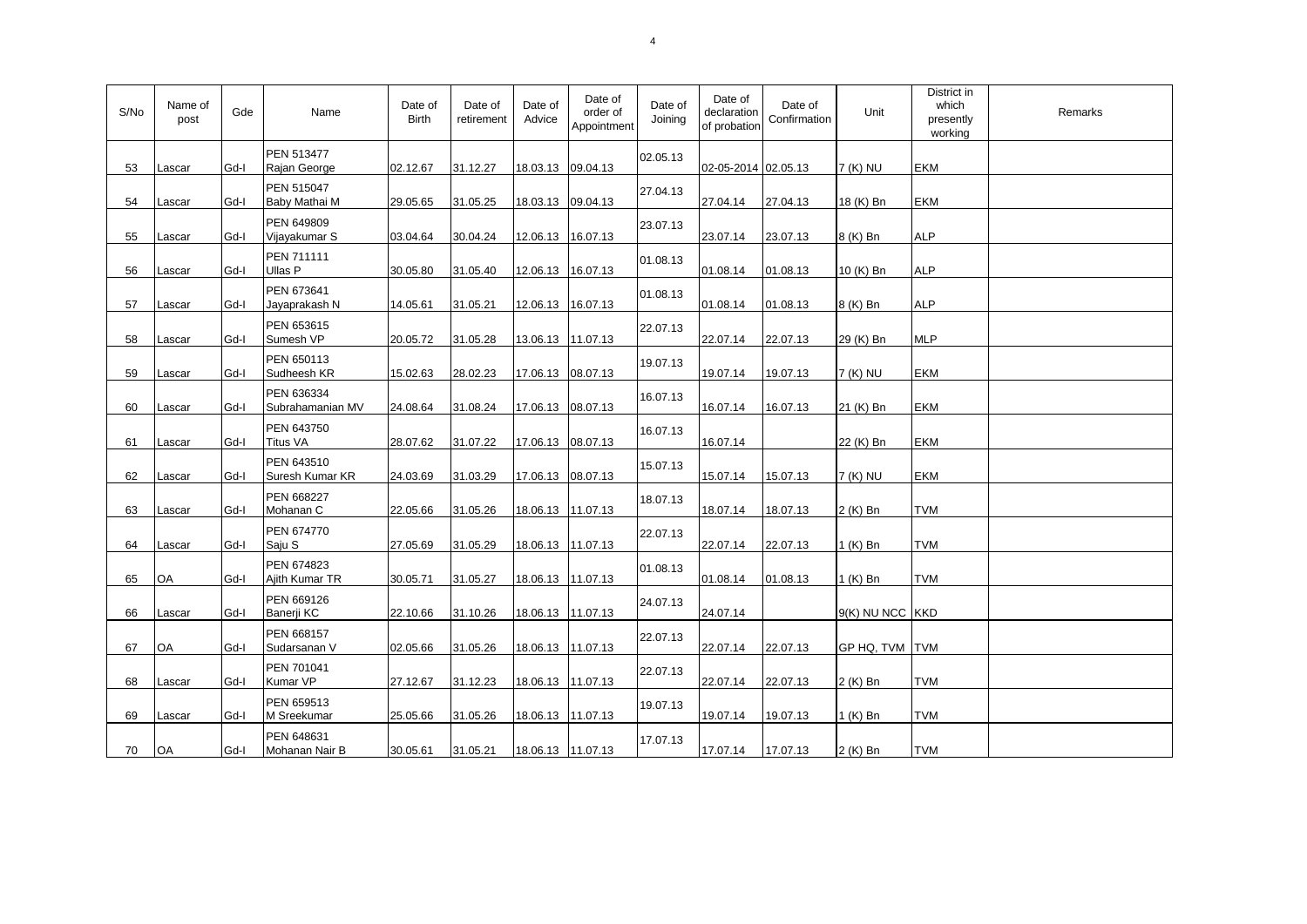| S/No | Name of<br>post | Gde  | Name                                    | Date of<br><b>Birth</b> | Date of<br>retirement | Date of<br>Advice  | Date of<br>order of<br>Appointment | Date of<br>Joining | Date of<br>declaration<br>of probation | Date of<br>Confirmation | Unit                | District in<br>which<br>presently<br>working | Remarks |
|------|-----------------|------|-----------------------------------------|-------------------------|-----------------------|--------------------|------------------------------------|--------------------|----------------------------------------|-------------------------|---------------------|----------------------------------------------|---------|
| 71   | <b>OA</b>       | Gd-I | PEN 669452<br><b>Abdul Jaleel Kutty</b> | 13.06.63                | 30.06.23              | 18.06.13 11.07.13  |                                    | 19.07.13           | 19.07.14                               | 19.07.14                | Gp HQs KLM KLM      |                                              |         |
| 72   | OA              | Gd-I | PEN 655285<br>Madhusudhanan K           | 13.05.66                | 31.05.26              | 20.06.13           | 16.07.13                           | 25.07.13           | 25.07.14                               | 25.07.13                | 23 (K) Bn           | TSR                                          |         |
| 73   | Lascar          | Gd-I | PEN 655580<br>Raju K                    | 31.07.63                | 31.07.23              | 20.06.13           | 16.07.13                           | 24.07.13           | 24.07.14                               | 24.07.13                | 23 (K) Bn           | TSR                                          |         |
| 74   | Lascar          | Gd-I | PEN 665518<br>Thomas MT                 | 11.05.62                | 31.05.22              | 20.06.13 16.07.13  |                                    | 24.07.13           | 24.07.14                               | 24.07.13                | 1 (K) R&V           | <b>TSR</b>                                   |         |
| 75   | Lascar          | Gd-I | PEN 710572<br>Cyriac Joseph             | 07.04.72                | 30.04.32              | 12.07.13 29.07.13  |                                    | 05.08.13           | 05.08.14                               | 05.08.13                | 18 (K) Bn           | EKM                                          |         |
| 76   | Lascar          | Gd-l | PEN 650928<br>Rajendran Pillai B        | 20.05.65                | 31.05.25              | 12.06.13 16.07.13  |                                    | 22.07.13           | 22.07.14                               | 22.07.13                | 9 (K) Bn            | KLM                                          |         |
| 77   | Lascar          | Gd-I | PEN 657217<br>Shanavas M                | 30.05.70                | 31.05.30              | 12.06.13 16.07.13  |                                    | 24.07.13           | 24.07.14                               | 24.07.13                | 7 (K) Bn            | <b>KLM</b>                                   |         |
| 78   | Lascar          | Gd-I | PEN 665924<br>Shaji G                   | 20.05.66                | 31.05.26              | 12.06.13           | 16.07.13                           | 29.07.13           | 29.07.13                               | 29.07.13                | 7 (K) Bn            | <b>KLM</b>                                   |         |
| 79   | Lascar          | Gd-I | PEN 395981<br><b>Benny George</b>       | 04.03.69                | 31.03.25              | 30.07.09  05.01.09 |                                    | 16.09.09           | 16.09.10                               | 16.09.09                | 18 (K) Bn           | EKM                                          |         |
| 80   | Lascar          | Gd-I | PEN 712382<br>Suresh Kumar M            | 24.05.67                | 31.05.27              | 12.08.13 26.08.13  |                                    | 19.09.13           | 19-09-2014 19.09.13                    |                         | 28 (K) Bn           | <b>PKD</b>                                   |         |
| 81   | Lascar          | Gd-I | PEN 712763<br>Ramanunni K               | 05.04.64                | 30.04.24              | 24.08.13 10.09.13  |                                    | 23.09.13           | 23.09.14                               | 23.09.13                | 29 (K) Bn           | <b>MLP</b>                                   |         |
| 82   | Lascar          | Gd-I | PEN 715795<br>Sajimon K                 | 21.05.69                | 31.05.29              | 05.09.13 28.10.13  |                                    | 11.11.13           | 11.11.14                               | 11.11.13                | 1 (K) G (I) Coy ALP |                                              |         |
| 83   | <b>OA</b>       | Gd-I | PEN 714105<br>Ravikumar KK              | 28.11.62                | 30.11.22              | 24.09.13 21.07.13  |                                    | 21.10.13           | 21.10.14                               | 21.10.13                | 1 (K) R&V           | TSR                                          |         |
| 84   | Chowkidar       | Gd-I | PEN 715322<br>Satheesh Kumar P          | 30.04.64                | 30.04.24              | 25.09.13 28.10.13  |                                    | 07.11.13           | 07.11.14                               | 07.11.13                | 3 (K) Bn            | <b>TVM</b>                                   |         |
| 85   | Lascar          | Gd-I | PEN 716078<br>Anil Kumar C              | 25.05.66                | 31.05.26              | 25.09.13 28.10.13  |                                    | 22.11.13           | 22.11.14                               | 22.11.13                | 1(K) Girls BN TVM   |                                              |         |
| 86   | Lascar          | Gd-I | PEN 715605<br>Suresh Kumar B            | 03.05.66                | 31.05.26              | 25.09.13 28.10.13  |                                    | 20.11.13           | 20.11.14                               | 20.11.13                | 3 (K) Bn            | <b>TVM</b>                                   |         |
| 87   | Lascar          | Gd-I | PEN 715595<br>Anil Kumar M              | 25.05.68                | 31.05.28              | 25.09.13 28.10.13  |                                    | 13.11.13           | 13.11.14                               | 13.11.13                | $4(K)$ BN           | TVM                                          |         |
| 88   | OA              | Gd-l | PEN 715593<br>Suresh Kumar P            | 10.02.65                | 28.02.25              | 25.09.13 28.10.13  |                                    | 04.11.13           | 04.11.14                               | 04.11.13                | 1 (K) Air           | TVM                                          |         |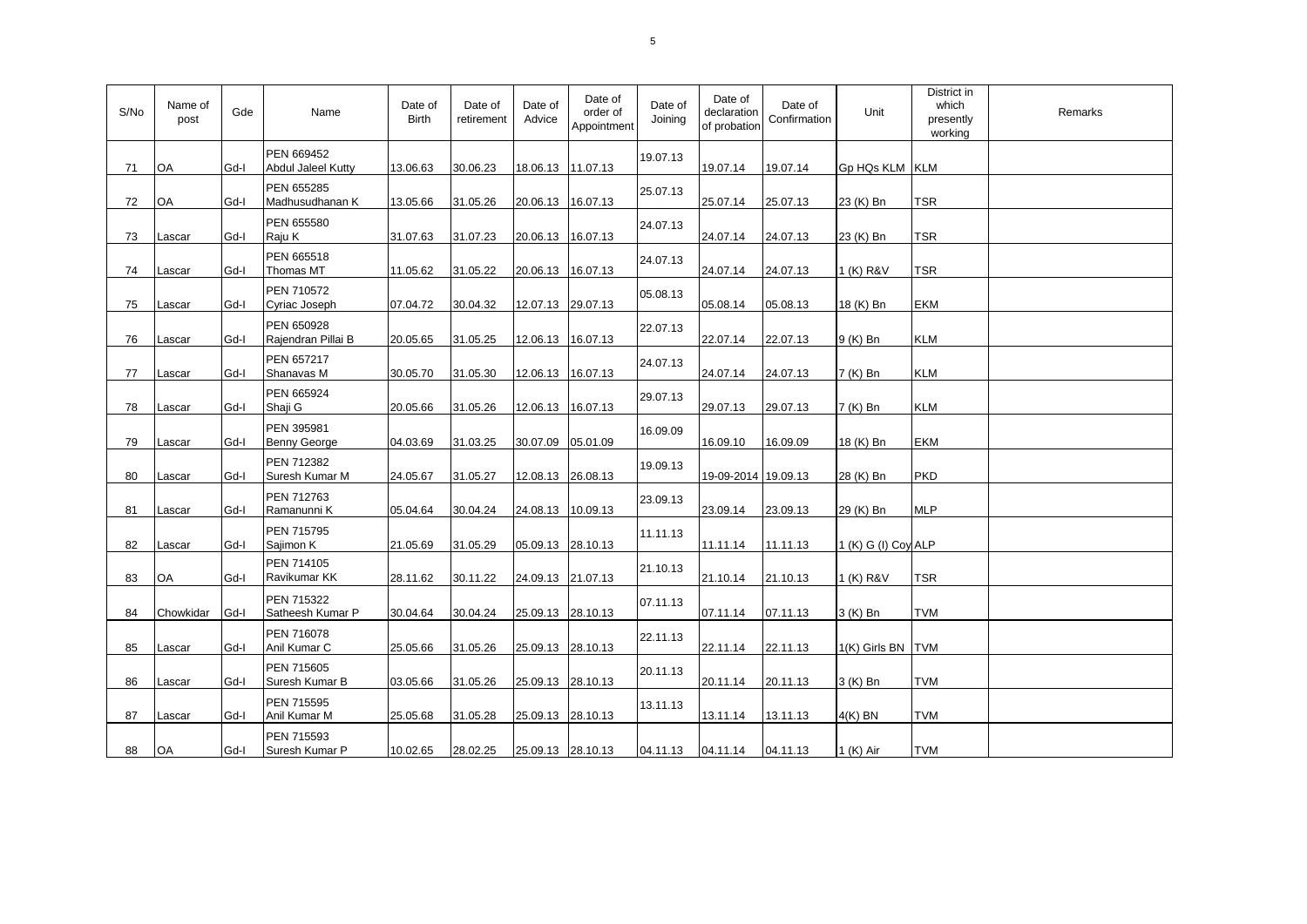| S/No | Name of<br>post | Gde  | Name                                | Date of<br><b>Birth</b> | Date of<br>retirement | Date of<br>Advice | Date of<br>order of<br>Appointment | Date of<br>Joining | Date of<br>declaration<br>of probation | Date of<br>Confirmation | Unit            | District in<br>which<br>presently<br>working | Remarks  |
|------|-----------------|------|-------------------------------------|-------------------------|-----------------------|-------------------|------------------------------------|--------------------|----------------------------------------|-------------------------|-----------------|----------------------------------------------|----------|
| 89   | Lascar          | Gd-I | PEN 716150<br>Shajahan B            | 03.04.70                | 30.04.30              | 25.09.13 28.10.13 |                                    | 06.11.13           | 06.11.14                               | 06.11.13                | 3 (K) Bn        | TVM                                          |          |
| 90   | OA              | Gd-I | PEN 716084<br>Sathyadas J           | 28.05.63                | 31.05.23              | 25.09.13 28.10.13 |                                    | 07.11.13           | 07.11.14                               | 07.11.13                | GP HQ, TVM TVM  |                                              |          |
| 91   | Lascar          | Gd-I | PEN 716143<br>Jayakumar BR          | 30.05.69                | 31.05.29              | 25.09.13 28.10.13 |                                    | 08.11.13           | 08.11.14                               | 08.11.13                | 3 (K) Bn        | <b>TVM</b>                                   |          |
| 92   | OA              | Gd-I | PEN 715965<br>Santhosh Kumar KS     | 25.04.65                | 30.04.25              | 25.09.13 28.10.13 |                                    | 07.11.13           | 07.11.14                               | 07.11.13                | 1 (K) Girls     | <b>TVM</b>                                   |          |
| 93   | OA              | Gd-I | PEN 716081<br>Sivakumar K           | 30.05.64                | 31.05.24              | 25.09.13 28.10.13 |                                    | 06.11.13           | 06.11.14                               | 06.11.13                | 3 (K) Bn        | <b>TVM</b>                                   |          |
| 94   | Lascar          | Gd-I | <b>PEN 714997</b><br>Jayaprakash CK | 11.04.83                | 30.04.43              | 01.10.13 01.11.13 |                                    | 07.11.13           | 07.11.14                               | 07.11.13                | 14(K) BN        | <b>PTA</b>                                   | SPL-Rect |
| 95   | Lascar          | Gd-I | PEN 715521<br>Mohanan PH            | 04.04.87                | 30.04.47              | 07.10.13 06.11.13 |                                    | 15.11.13           | 15.11.14                               | 15.11.13                | 32 (K) Bn       | <b>KNR</b>                                   | SPL-Rect |
| 96   | Lascar          | Gd-I | PEN 716856<br><b>Binu MP</b>        | 01.05.72                | 31.05.32              | 21.10.13 26.11.13 |                                    | 02.12.13           | 02.12.14                               | 02.12.13                | 14 (K) Bn       | <b>PTA</b>                                   |          |
| 97   | Lascar          | Gd-I | PEN 716713<br>Reji Kumar K          | 25.05.67                | 31.05.27              | 24.10.13 02.12.13 |                                    | 06.12.13           | 06.12.14                               | 06.12.13                | $9(K)$ Bn       | <b>KLM</b>                                   |          |
| 98   | Lascar          | Gd-I | PEN 611317<br>Murukan PK            | 04.05.67                | 31.05.27              | 31.10.13 27.11.13 |                                    | 09.12.13           | 09.12.14                               | 09.12.13                | 22 (K) Bn       | EKM                                          |          |
| 99   | OA              | Gd-I | PEN 717196<br>Shaji KC              | 14.04.67                | 30.04.27              | 31.10.13 27.11.13 |                                    | 09.12.13           | 09.12.14                               | 09.12.13                | 18 (K) Bn       | EKM                                          |          |
| 100  | <b>OA</b>       | Gd-I | PEN 720852<br>Sajeev Kumar CM       | 05.03.65                | 31.03.25              | 19.11.13 24.01.14 |                                    | 03.02.14           | 03.02.15                               | 03.02.14                | GP HQ, KKD      | <b>KKD</b>                                   |          |
| 101  | Lascar          | Gd-l | PEN 720579<br>Pavithran KV          | 15.02.62                | 28.02.22              | 19.11.13 24.01.14 |                                    | 01.02.14           | 01.02.15                               | 01.02.14                | 9 (K) NU        | KKD                                          |          |
| 102  | Lascar          | Gd-I | PEN 691460<br>Jayarajan K           | 20.05.62                | 31.05.22              | 19.11.13 24.01.14 |                                    | 01.02.14           | 01.02.15                               | 01.02.14                | $1(K)$ Arty Bty | <b>KNR</b>                                   |          |
| 103  | Lascar          | Gd-I | PEN 704673<br>Chandran TT           | 30.05.66                | 31.05.22              | 19.11.13 02.01.14 |                                    | 01.02.14           | 01.02.15                               | 01.02.14                | 9 (K) Girls     | <b>KKD</b>                                   |          |
| 104  | Gd-I            | Gd-I | PEN 718245<br>Satheesh M            | 20.04.63                | 30.04.23              | 23.11.13 17.12.13 |                                    | 01.01.14           | 01.01.15                               | 01.01.14                | 29 (K) Bn       | <b>MLP</b>                                   |          |
| 105  | Lascar          | Gd-I | PEN 718162<br>Subramanian K         | 15.02.64                | 29.02.24              | 23.11.13 17.12.13 |                                    | 01.01.14           | 01.01.15                               | 01.01.14                | 29 (K) Bn       | <b>MLP</b>                                   |          |
| 106  | Lascar          | Gd-I | PEN 718616<br>Venugopalan VP        | 05.01.65                | 31.01.25              | 09.12.13 02.01.14 |                                    | 15.01.14           | 15.01.15                               |                         | 28(K) Bn        | <b>PKD</b>                                   |          |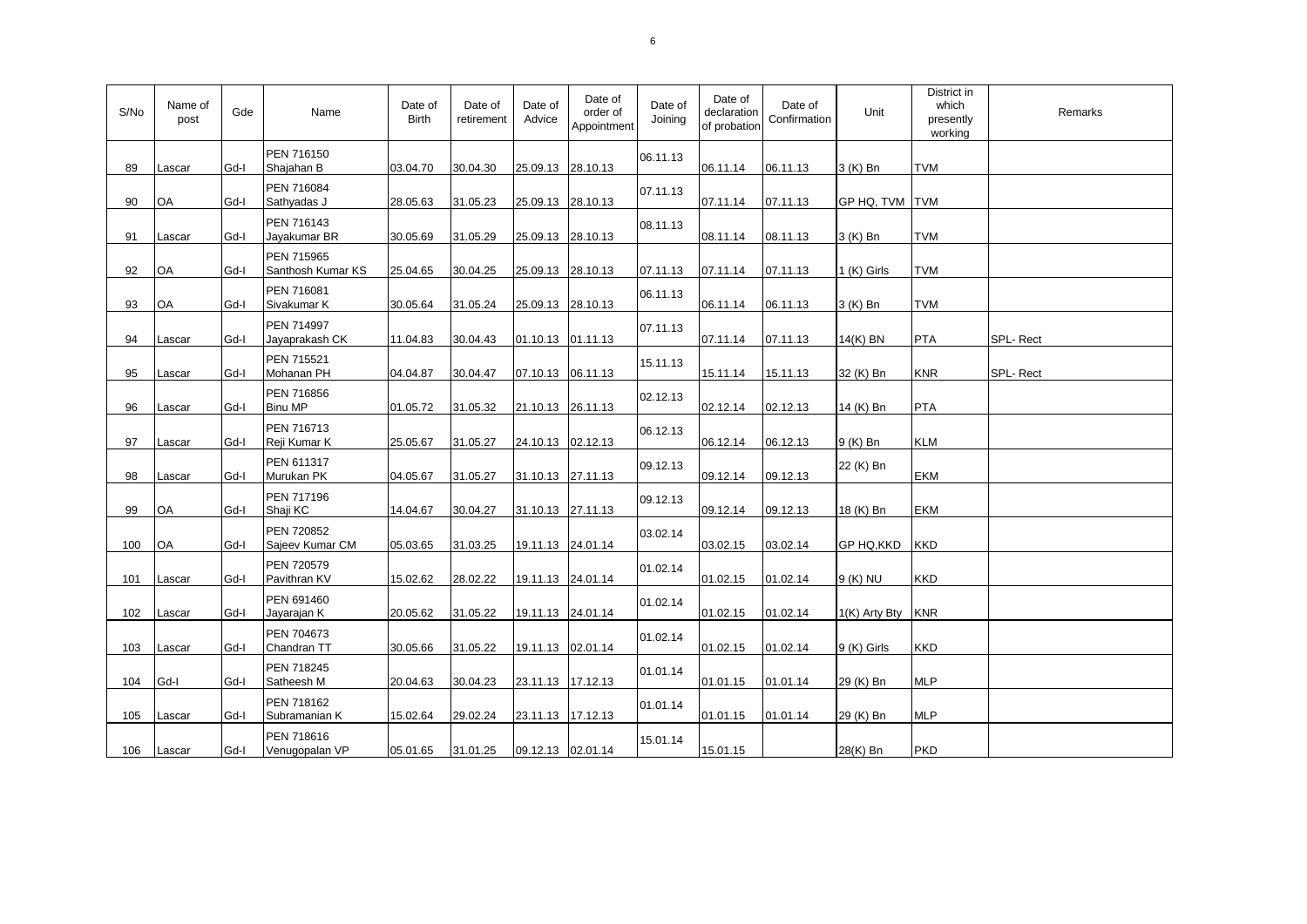| S/No | Name of<br>post | Gde  | Name                                        | Date of<br><b>Birth</b> | Date of<br>retirement | Date of<br>Advice | Date of<br>order of<br>Appointment | Date of<br>Joining | Date of<br>declaration<br>of probation | Date of<br>Confirmation | Unit           | District in<br>which<br>presently<br>working | Remarks                                                      |
|------|-----------------|------|---------------------------------------------|-------------------------|-----------------------|-------------------|------------------------------------|--------------------|----------------------------------------|-------------------------|----------------|----------------------------------------------|--------------------------------------------------------------|
| 107  | Lascar          | Gd-I | PEN 720216<br>Vikraman T                    | 30.05.66                | 31.05.26              | 02.01.14 24.01.14 |                                    | 01.02.14           | 01.02.15                               | 01.02.14                | 1(K) Arty Bty  | <b>KNR</b>                                   |                                                              |
| 108  | Lascar          | Gd-I | PEN 723039<br>Jose PD                       | 18.05.62                | 31.05.22              | 25.01.14 18.02.14 |                                    | 04.03.14           | 04.03.15                               | 04.03.14                | 9 (K) NU       | <b>KKD</b>                                   | SPL- Rect Redeployed to 5(K) Bn<br>Mananthawadi wef 18.02.19 |
| 109  | OA              | Gd-I | PEN 724133<br>Rajasekharan Nair S           | 24.05.68                | 31.05.24              | 25.01.14          | 10.02.14                           | 17.02.14           | 29.01.16                               | 17.02.14                | 4 (K) Bn       | TVM                                          | Opted KSR Part-III Pension<br>Scheme                         |
| 110  | OA              | Gd-I | PEN 721765<br>Dileep Kumar S                | 02.06.64                | 03.06.24              | 25.01.14 10.02.14 |                                    | 12.02.14           | 12.02.15                               | 12.02.14                | <b>NCC Dte</b> | TVM                                          |                                                              |
| 111  | Lascar          | Gd-I | PEN 417176<br>Sunil Kumar G                 | 05.04.70                | 30.04.30              | 25.01.14 10.02.14 |                                    | 13.02.14           | 06.05.15                               | 13.02.14                | 4 (K) Bn       | TVM                                          |                                                              |
| 112  | OA              | Gd-I | PEN 723357<br>Sivaraman KV                  | 27.03.62                | 31.03.22              | 04.02.14 27.02.14 |                                    | 19.03.14           | 19.03.15                               | 19.03.14                | 7 (K) Girls    | TSR                                          |                                                              |
| 113  | Lascar          | Gd-I | PEN 723333<br>Manjusha VR                   | 19.05.76                | 31.05.36              | 05.02.14 27.02.14 |                                    | 13.03.14           | 13.03.15                               | 13.03.14                | 7 (K) Girls    | TSR                                          | SPL-Rect                                                     |
| 114  | Lascar          | Gd-I | PEN 724000<br>Sureshkumar AP                | 09.12.65                | 31.12.25              | 17.02.14 14.03.14 |                                    | 20.03.14           | 20.03.15                               | 20.03.14                | 16 (K) Bn      | <b>KTM</b>                                   |                                                              |
| 115  | Lascar          | Gd-I | PEN 707350<br>Anilkumar K                   | 20.05.67                | 31.05.23              | 17.02.14 14.03.14 |                                    | 03.04.14           | 03.04.15                               | 03.04.14                | 5 (K) NU       | KTM                                          | Opted KSR Part-III Pension<br>Scheme                         |
| 116  | Lascar          | Gd-I | <b>PEN 724174</b><br>Abraham MJ             | 10.05.70                | 31.05.30              | 17.02.14 14.03.14 |                                    | 25.03.14           | 25.03.15                               | 25.03.14                | 5 (K) Girls    | <b>KTM</b>                                   |                                                              |
| 117  | Lascar          | Gd-I | PEN 724005<br>Radhakrishnan<br>Chettiyar VP | 20.04.64                | 30.04.24              | 17.02.14 14.03.14 |                                    | 20.03.14           | 20.03.15                               | 20.03.14                | 17 (K) Bn      | KTM                                          |                                                              |
| 118  | Lascar          | Gd-I | PEN 724076<br><b>Benny Mathew</b>           | 10.10.64                | 31.10.24              | 17.02.14 14.03.14 |                                    | 24.03.14           | 24.03.15                               | 24.03.14                | 17 (K) Bn      | KTM                                          |                                                              |
| 119  | OA              | Gd-I | PEN 725899<br>Koya K                        | 14.02.67                | 28.02.27              | 12.03.14 08.04.14 |                                    | 05.05.14           | 05.05.15                               | 05.05.14                | <b>NCC Dte</b> | <b>TVM</b>                                   | Redeployed at 5(K) BN NCC                                    |
| 120  | Lascar          | Gd-I | <b>PEN 724487</b><br>Saji D                 | 28.05.69                | 31.05.29              | 12.03.14 24.03.14 |                                    | 02.04.14           | 18.11.15                               | 02.04.14                | 4 (K) Bn       | TVM                                          |                                                              |
| 121  | Lascar          | Gd-I | PEN 725102<br>Sasidharan Pillai B           | 31.05.62                | 31.05.22              | 14.03.14 31.03.14 |                                    | 09.04.14           | 09.04.15                               | 09.04.14                | 7 (K) Bn       | <b>KLM</b>                                   |                                                              |
| 122  | Lascar          | Gd-I | PEN 728072<br>Ramachandran P                | 24.05.64                | 31.05.24              | 24.03.14 15.05.14 |                                    | 29.05.14           | 29.05.15                               | 29.05.14                | 11 (K) Bn      | <b>ALP</b>                                   |                                                              |
| 123  | Lascar          | Gd-I | PEN 726364<br>Sreekumar CD                  | 09.12.64                | 31.12.24              | 08.04.14 02.05.14 |                                    | 16.05.14           | 16.05.15                               | 16.05.14                | 7 (K) Girls    | <b>TSR</b>                                   |                                                              |
| 124  | Gd-I            | Gd-I | PEN 726391<br>Krishna Kumar AS              | 02.03.62                | 31.03.22              | 08.04.14 02.05.14 |                                    | 17.05.14           | 17.05.15                               | 17.05.14                | 23 (K) Bn      | TSR                                          |                                                              |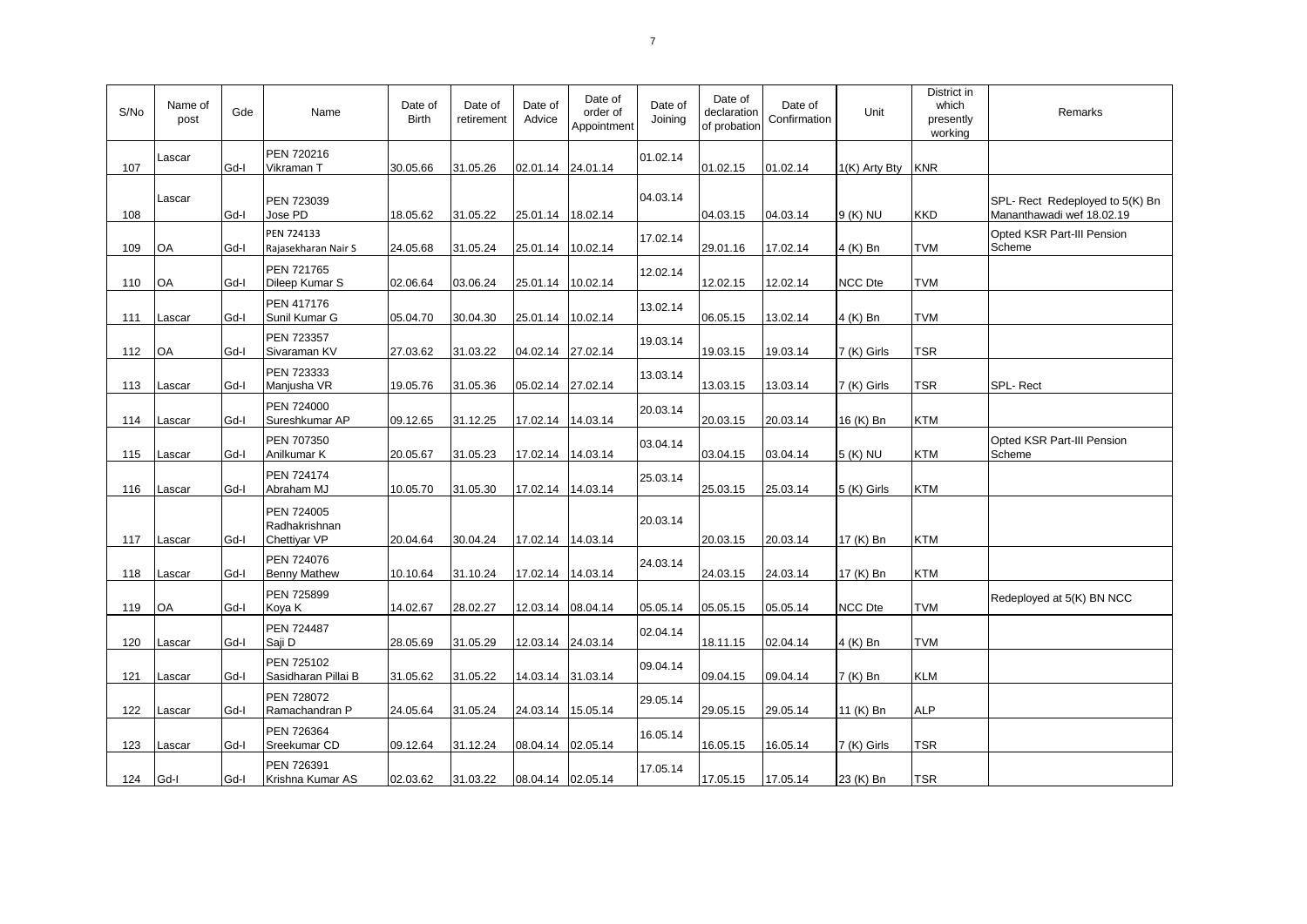| S/No | Name of<br>post | Gde   | Name                                         | Date of<br><b>Birth</b> | Date of<br>retirement | Date of<br>Advice | Date of<br>order of<br>Appointment | Date of<br>Joining | Date of<br>declaration<br>of probation | Date of<br>Confirmation | Unit           | District in<br>which<br>presently<br>working | Remarks |
|------|-----------------|-------|----------------------------------------------|-------------------------|-----------------------|-------------------|------------------------------------|--------------------|----------------------------------------|-------------------------|----------------|----------------------------------------------|---------|
| 125  | <b>OA</b>       | Gd-I  | PEN 728513<br>Sali Kumar PS                  | 01.12.68                | 30.11.28              | 05.05.14 20.05.14 |                                    | 29.05.14           | 29.05.15                               | 29.05.14                | 15 (K) Bn      | PTA                                          |         |
| 126  | Lascar          | Gd-I  | PEN 730207<br>Vinod Kumar K                  | 31.05.69                | 31.05.29              | 03.06.14 23.06.14 |                                    | 07.07.14           | 07.07.15                               | 07.07.14                | 9 (K) Girls    | <b>KKD</b>                                   |         |
| 127  | Lascar          | Gd-II | PEN 730993<br>Sunil Kumar K                  | 15.05.67                | 31.05.27              | 03.06.14 23.06.14 |                                    | 10.07.14           | 10.07.15                               | 10.07.14                | 30 (K) Bn      | <b>KKD</b>                                   |         |
| 128  | Lascar          | Gd-II | PEN 733254<br>Sibichen KT                    | 31.05.64                | 31.05.24              | 01.07.14          | 05.08.14                           | 18.08.14           | 18.08.15                               | 18.08.14                | 5 (K) NU       | <b>KTM</b>                                   |         |
| 129  | Lascar          | Gd-II | PEN 732955<br>Soman NA                       | 27.05.64                | 31.05.24              | 01.07.14          | 05.08.14                           | 14.08.14           | 14.08.15                               | 14.08.14                | 17 (K) Bn      | <b>KTM</b>                                   |         |
| 130  | Lascar          | Gd-II | PEN 733345<br>Salim J                        | 21.05.70                | 31.05.30              | 01.07.14 05.08.14 |                                    | 18.08.14           | 18.08.15                               | 18.08.14                | 5 (K) Girls    | KTM                                          |         |
| 131  | Lascar          | Gd-II | PEN 733440<br>Sajimon KN                     | 01.05.67                | 30.04.27              | 01.07.14 05.08.14 |                                    | 20.08.14           | 20.08.15                               | 20.08.14                | 17 (K) Bn      | <b>KTM</b>                                   |         |
| 132  | Lascar          | Gd-II | PEN 733228<br>K Madhu                        | 20.05.72                | 31.05.32              | 01.07.14          | 05.08.14                           | 19.08.14           | 19.08.15                               | 19.08.14                | 16(K) BN       | <b>KTM</b>                                   |         |
| 133  | Lascar          | Gd-II | PEN 739496<br>Muraleedharan Nair TP 15.05.63 |                         | 31.05.23              | 08.10.14 24.10.14 |                                    | 01.11.14           | 01.11.15                               | 01.11.14                | 14 (K) Bn      | PTA                                          |         |
| 134  | Lascar          | Gd-II | PEN 741961<br>Sasikumaran KG                 | 25.01.64                | 31.01.24              | 25.10.14 13.11.14 |                                    | 27.11.14           | 12.01.16                               | 27.11.14                | 31 (K) BN      | <b>KNR</b>                                   |         |
| 135  | Lascar          | Gd-II | PEN 741203<br>Vinodkumar RI                  | 30.05.68                | 31.05.24              | 05.11.14 01.12.14 |                                    | 18.12.14           | 18.12.15                               |                         | 4 (K) Bn       | TVM                                          |         |
| 136  | Lascar          | Gd-II | PEN 740234<br>Somasekharan Nair AN           | 30.05.67                | 31.05.27              | 19.11.14          | 02.12.14                           | 10.12.14           | 10.12.15                               | 10.12.14                | 5 (K) Girls    | <b>KTM</b>                                   |         |
| 137  | Lascar          | Gd-II | PEN 746955<br>Gopakumar KS                   | 19.02.67                | 28.02.27              | 24.02.15 25.03.15 |                                    | 22.04.15           | 22.04.16                               | 22.04.15                | 5 (K) Girls    | <b>KTM</b>                                   |         |
| 138  | Lascar          | Gd-II | PEN 746680<br>Joji Cherian                   | 20.04.72                | 30.04.32              | 24.02.15 25.03.15 |                                    | 10.09.15           | 10.09.16                               | 10.09.15                | GP HQ, KTM KTM |                                              |         |
| 139  | Lascar          | Gd-II | PEN 751170<br>Asokan PV                      | 25.05.70                | 31.05.30              | 11.05.15 16.06.15 |                                    | 03.07.15           | 03.07.16                               | 03.07.15                | 28 (K) Bn      | <b>PKD</b>                                   |         |
| 140  | Lascar          | Gd-II | PEN 752021<br>AK Sreekumaran                 | 08.03.71                | 31.03.31              | 12.05.15 08.06.15 |                                    | 02.07.15           | 02.07.16                               |                         | GP HQ, KKD KKD |                                              |         |
| 141  | Lascar          | Gd-II | PEN 751916<br>Mohanan PG                     | 28.05.65                | 31.05.25              | 18.05.15 29.06.15 |                                    | 17.07.15           | 17.07.16                               | 17.07.15                | 24 (K) BN      | TSR                                          |         |
| 142  | Chowkidar       | Gd-II | PEN 753444<br>Sadheesan Nair K               | 17.04.62                | 30.04.22              | 22.05.15 24.07.15 |                                    | 31.07.15           | 31.07.16                               |                         | 4 (K) Bn       | <b>TVM</b>                                   |         |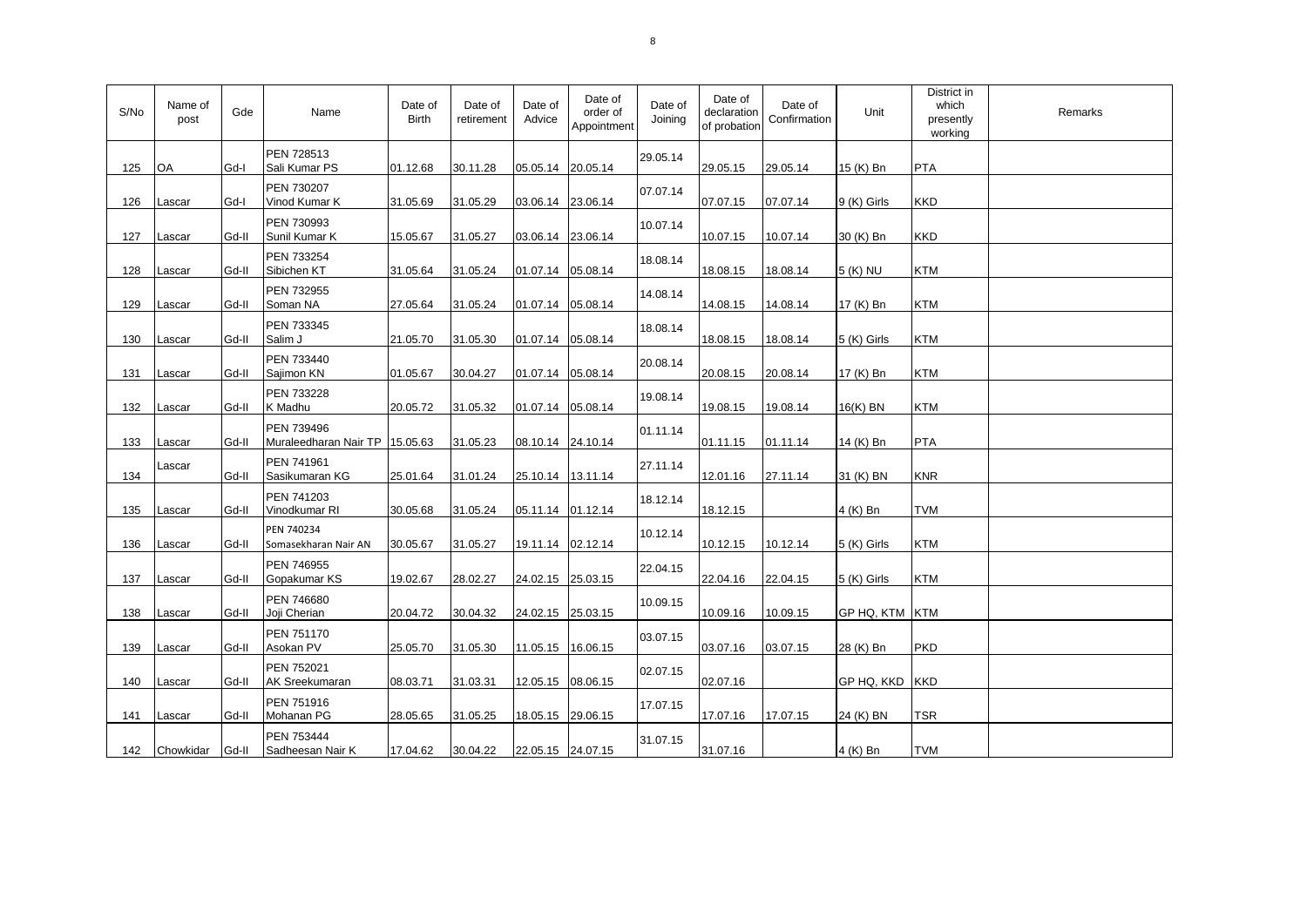| S/No | Name of<br>post | Gde   | Name                            | Date of<br><b>Birth</b> | Date of<br>retirement | Date of<br>Advice | Date of<br>order of<br>Appointment | Date of<br>Joining | Date of<br>declaration<br>of probation | Date of<br>Confirmation | Unit        | District in<br>which<br>presently<br>working | Remarks                   |
|------|-----------------|-------|---------------------------------|-------------------------|-----------------------|-------------------|------------------------------------|--------------------|----------------------------------------|-------------------------|-------------|----------------------------------------------|---------------------------|
| 143  | Lascar          | Gd-II | PEN 751604<br>Nassar TK         | 23.03.68                | 31.03.28              | 25.05.15 25.06.15 |                                    | 10.07.15           | 10.07.16                               | 10.07.15                | 22 (K) Bn   | EKM                                          |                           |
| 144  | OA              | Gd-II | PEN 750669<br>Anil Baby R       | 30.05.77                | 31.05.37              | 27.05.15          | 16.06.15                           | 25.06.15           | 25.06.16                               | 25.06.15                | NCC Dte     | <b>TVM</b>                                   |                           |
| 145  | Lascar          | Gd-II | PEN 754444<br>Dineshan PV       | 08.05.67                | 31.05.27              | 06.06.15          | 04.08.15                           | 19.08.15           | 09.08.16                               | 19.08.15                | 31 (K) BN   | <b>KNR</b>                                   |                           |
| 146  | Lascar          | Gd-II | PEN 753196<br>Baiju MR          | 16.02.64                | 29.02.24              | 10.06.15 24.07.15 |                                    | 30.07.15           | 30.07.16                               | 30.07.15                | 3 (K) Bn    | <b>TVM</b>                                   |                           |
| 147  | Chowkidar       | Gd-II | PEN 754294<br>Chandran K        | 10.04.64                | 30.04.24              | 10.06.15 24.07.15 |                                    | 05.08.15           | 05.08.16                               | 05.08.15                | 1 (K) Girls | <b>TVM</b>                                   |                           |
| 148  | Lascar          | Gd-II | PEN 754075<br>Jayamon C         | 12.05.75                | 31.05.35              | 25.06.15 04.08.15 |                                    | 12.08.15           | Not declared                           |                         | 30(K) Bn    | <b>KKD</b>                                   |                           |
| 149  | Lascar          | Gd-II | PEN 754593<br>Ajoy Kumar KG     | 20.05.67                | 31.05.27              | 02.07.15 04.08.15 |                                    | 17.08.15           | 17.08.16                               |                         | 23 (K) Bn   | TSR                                          |                           |
| 150  | Lascar          | Gd-II | PEN 755903<br>Sathiapalan KM    | 22.03.67                | 31.03.27              | 06.07.15          | 01.09.15                           | 17.09.15           | 17.09.16                               | 17.09.15                | 3 (K) Air   | EKM                                          | <b>SPL RECT</b>           |
| 151  | Lascar          | Gd-II | PEN 756105<br>Peethambharan P   | 20.06.74                | 30.06.34              | 06.07.15 01.09.15 |                                    | 10.09.15           | 10.09.16                               | 10.09.15                | GP HQ, EKM  | <b>EKM</b>                                   |                           |
| 152  | Lascar          | Gd-II | PEN 755437<br>Abdul Latheef A   | 24.05.70                | 31.05.30              | 14.07.15 25.08.15 |                                    | 10.09.15           | 10.09.16                               | 10.09.15                | 15 (K) Bn   | <b>PTA</b>                                   |                           |
| 153  | Lascar          | Gd-II | PEN 755427<br>Jayakumar KJ      | 12.07.74                | 31.07.34              | 14.07.15 25.08.15 |                                    | 10.09.15           | 10.09.16                               |                         | 14 (K) Bn   | <b>PTA</b>                                   |                           |
| 154  | Lascar          | Gd-II | PEN 755806<br>Nazer S           | 01.05.65                | 30.04.25              | 14.07.15 25.08.15 |                                    | 10.09.15           | 10.09.16                               | 10.09.15                | 15 (K) Bn   | PTA                                          |                           |
| 155  | Chowkidar       | Gd-II | PEN 755226<br>Vijayan Pillai TN | 30.05.61                | 31.05.21              | 21.07.15          | 25.08.15                           | 07.09.15           | 07.09.16                               | 07.09.15                | 16(K) BN    | <b>KTM</b>                                   |                           |
| 156  | Lascar          | Gd-II | PEN 734091<br>Abdul Salam K     | 20.11.81                | 30.11.41              | 01.07.14          | 05.08.14                           | 27.08.14           | 27.08.15                               | 27.08.14                | 32 (K) Bn   | <b>KNR</b>                                   | IDT- 14.09.2015 from KTM. |
| 157  | Lascar          | Gd-II | PEN 757489<br>Satheesh Kumar J  | 15.08.62                | 31.08.22              | 17.08.15 29.09.15 |                                    | 05.10.15           | 05.10.16                               | 05.10.15                | 1 (K) Air   | <b>TVM</b>                                   |                           |
| 158  | Lascar          | Gd-II | PEN 759252<br>Mathew George     | 15.05.70                | 31.05.30              | 21.08.15 05.10.15 |                                    | 09.11.15           | 09.11.16                               | 09.11.15                | 7 (K) Bn    | <b>KLM</b>                                   |                           |
| 159  | Lascar          | Gd-II | PEN 759875<br>Varugeese CP      | 22.12.64                | 31.12.24              | 21.08.15 05.10.15 |                                    | 29.10.15           | 29.10.16                               | 29.10.15                | 3 (K) NU    | <b>KLM</b>                                   |                           |
| 160  | Lascar          | Gd-II | PEN 759745<br>Remesan C         | 22.05.71                | 31.05.31              | 10.09.15 06.11.15 |                                    | 19.11.15           | 19.11.16                               | 19.11.15                | 7 (K) NU    | EKM                                          |                           |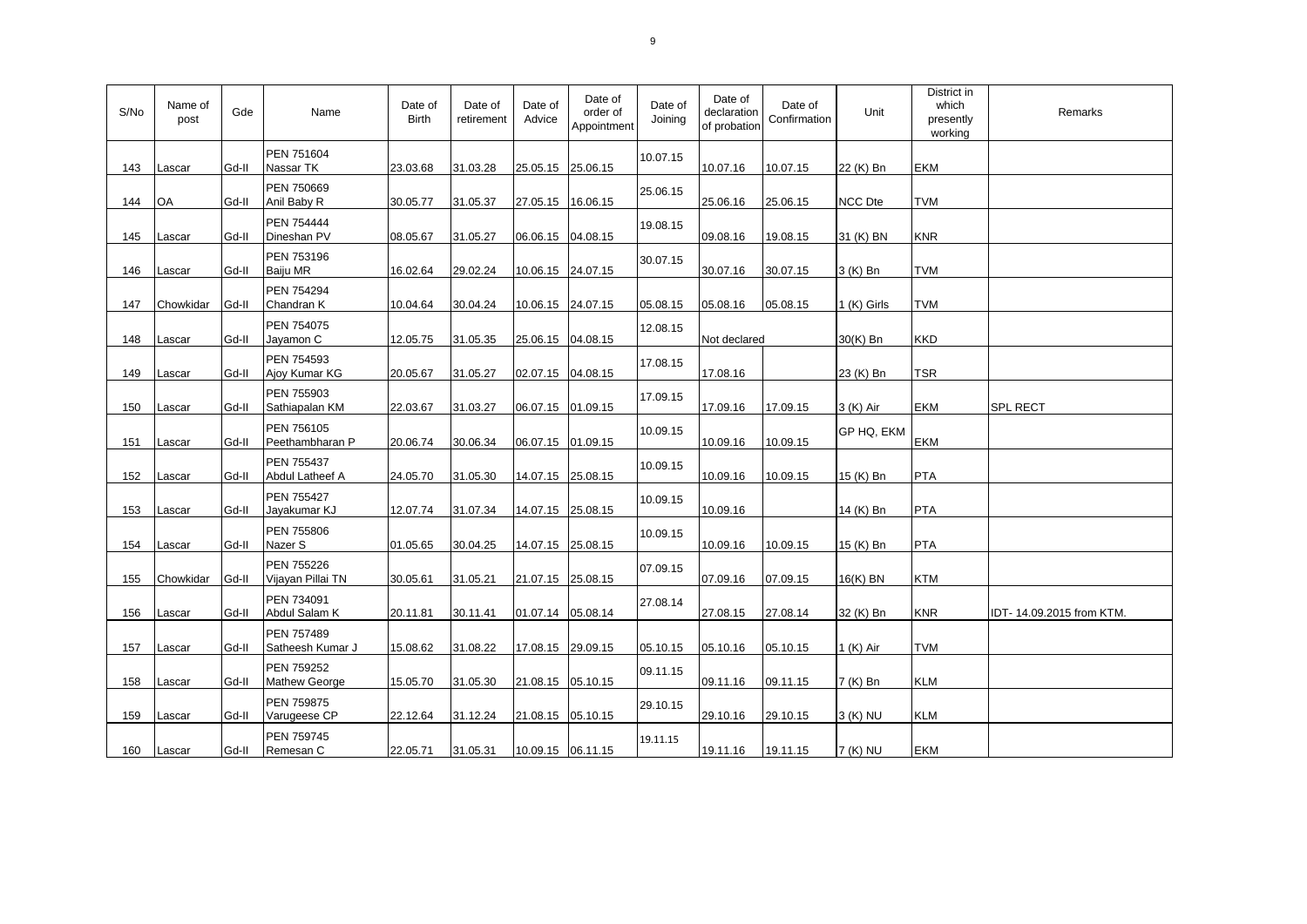| S/No | Name of<br>post | Gde   | Name                                 | Date of<br><b>Birth</b> | Date of<br>retirement | Date of<br>Advice   | Date of<br>order of<br>Appointment | Date of<br>Joining | Date of<br>declaration<br>of probation | Date of<br>Confirmation | Unit           | District in<br>which<br>presently<br>working | Remarks |
|------|-----------------|-------|--------------------------------------|-------------------------|-----------------------|---------------------|------------------------------------|--------------------|----------------------------------------|-------------------------|----------------|----------------------------------------------|---------|
| 161  | Chowkidar       | Gd-II | PEN 759694<br>Selvaraj S             | 24.04.64                | 30.04.24              | 11.09.15 06.11.15   |                                    | 16.11.15           | 16.11.16                               | 16.11.15                | 21(K) Bn       | EKM                                          |         |
| 162  | Lascar          | Gd-II | PEN 760418<br>Narayanan Kutty M      | 15.04.65                | 30.04.25              | 09.10.15 20.11.15   |                                    | 02.12.15           | 02.12.16                               | 02.12.15                | 1(K)Girls(I)Co | <b>ALP</b>                                   |         |
| 163  | Lascar          | Gd-II | PEN 761396<br>Joyi PJ                | 17.05.65                | 31.05.25              | 14.10.15 06.11.15   |                                    | 23.11.15           | 23.11.16                               |                         | 4 (K) Bn       | <b>TVM</b>                                   |         |
| 164  | Lascar          | Gd-II | PEN 753686<br>Monikantan Nair P      | 25.09.69                | 31.05.29              | 14.10.15 06.11.15   |                                    | 13.11.15           | 13.11.16                               |                         | 4 (K) Bn       | <b>TVM</b>                                   |         |
| 165  | Lascar          | Gd-II | PEN 764238<br>Sasidharan K           | 31.05.66                | 31.05.26              | 30.11.15 17.12.15   |                                    | 22.01.16           | 22.01.17                               |                         | 31 (K) Bn      | <b>KNR</b>                                   |         |
| 166  | Lascar          | Gd-II | PEN 763919<br>Prathapachandran S     | 20.03.67                | 31.03.27              | 07.12.15 29.12.15   |                                    | 14.01.16           | 14.01.17                               | 14.01.16                | 22 (K) Bn      | EKM                                          |         |
| 167  | OA              | Gd-II | PEN 764473<br>Joseph VV              | 13.04.72                | 30.04.32              | 08.12.15 29.12.15   |                                    | 13.01.16           | 13.01.17                               | 13.01.16                | GP HQ, EKM     | <b>EKM</b>                                   |         |
| 168  | Lascar          | Gd-II | PEN 764282<br>Sunil Kumar S          | 10.03.68                | 31.03.28              | 15.12.15 06.01.16   |                                    | 18.01.16           | 18.01.17                               |                         | 1 (K) NU       | <b>TVM</b>                                   |         |
| 169  | Lascar          | Gd-II | PEN 769060<br>Madhu Mohanan NK       | 10.04.65                | 30.04.25              | 03.02.16 02.03.16   |                                    | 10.03.16           | 10.03.17                               | 10.03.16                | 15 (K) Bn      | <b>PTA</b>                                   |         |
| 170  | Lascar          | Gd-II | <b>PEN 767764</b><br>Ajaya Kumar CN  | 16.05.69                | 31.05.29              | 03.02.16 02.03.16   |                                    | 11.03.16           | 11.03.17                               | 11.03.16                | 14 (K) Bn      | <b>PTA</b>                                   |         |
| 171  | <b>OA</b>       | Gd-II | PEN 767969<br>Chandrasekharan NP     | 07.04.65                | 30.04.25              | 11.02.16   04.03.16 |                                    | 14.03.16           | 14.03.17                               |                         | 11 (K) Bn      | <b>ALP</b>                                   |         |
| 172  | Lascar          | Gd-II | PEN 768159<br>Ramadas K              | 12.05.68                | 31.05.28              | 11.02.16  04.03.16  |                                    | 14.03.16           | 14.03.17                               |                         | 8 (K) Bn       | <b>ALP</b>                                   |         |
| 173  | Lascar          | Gd-II | <b>PEN 769291</b><br>Prakash V       | 09.06.71                | 30.06.31              | 18.02.16 17.03.16   |                                    | 23.03.16           | 23.03.17                               | 23.03.16                | 7 (K) Bn       | <b>KLM</b>                                   |         |
| 174  | Lascar          | Gd-II | PEN 768864<br>Unnikrishna Pillai T   | 17.04.67                | 30.04.27              | 25.02.16 17.03.16   |                                    | 23.03.16           | 23.03.17                               | 23.03.16                | 9 (K) Bn       | <b>KLM</b>                                   |         |
| 175  | OA              | Gd-II | PEN 772416<br>Babu C                 | 02.03.65                | 31.03.25              | 21.03.16 25.04.16   |                                    | 10.05.16           | 05.10.17                               |                         | 9 (K) Girls    | <b>KKD</b>                                   |         |
| 176  | <b>OA</b>       | Gd-II | PEN 773132<br>Rahim M                | 28.05.66                | 31.05.26              | 21.03.16 20.04.16   |                                    | 04.05.16           | 04.05.17                               |                         | 5 (K) Girls    | <b>KTM</b>                                   |         |
| 177  | Lascar          | Gd-II | <b>PEN 772719</b><br>Pushpangathan C | 25.05.61                | 31.05.21              | 21.03.16 25.04.16   |                                    | 07.05.16           | 07.05.17                               |                         | 9 (K) NU       | <b>KKD</b>                                   |         |
|      | 178 Lascar      | Gd-II | <b>PEN 772575</b><br>Saidalavi V     | 04.08.64                | 31.08.24              | 21.03.16 25.04.16   |                                    | 11.05.16           | 11.05.17                               |                         | GP HQ, KKD KKD |                                              |         |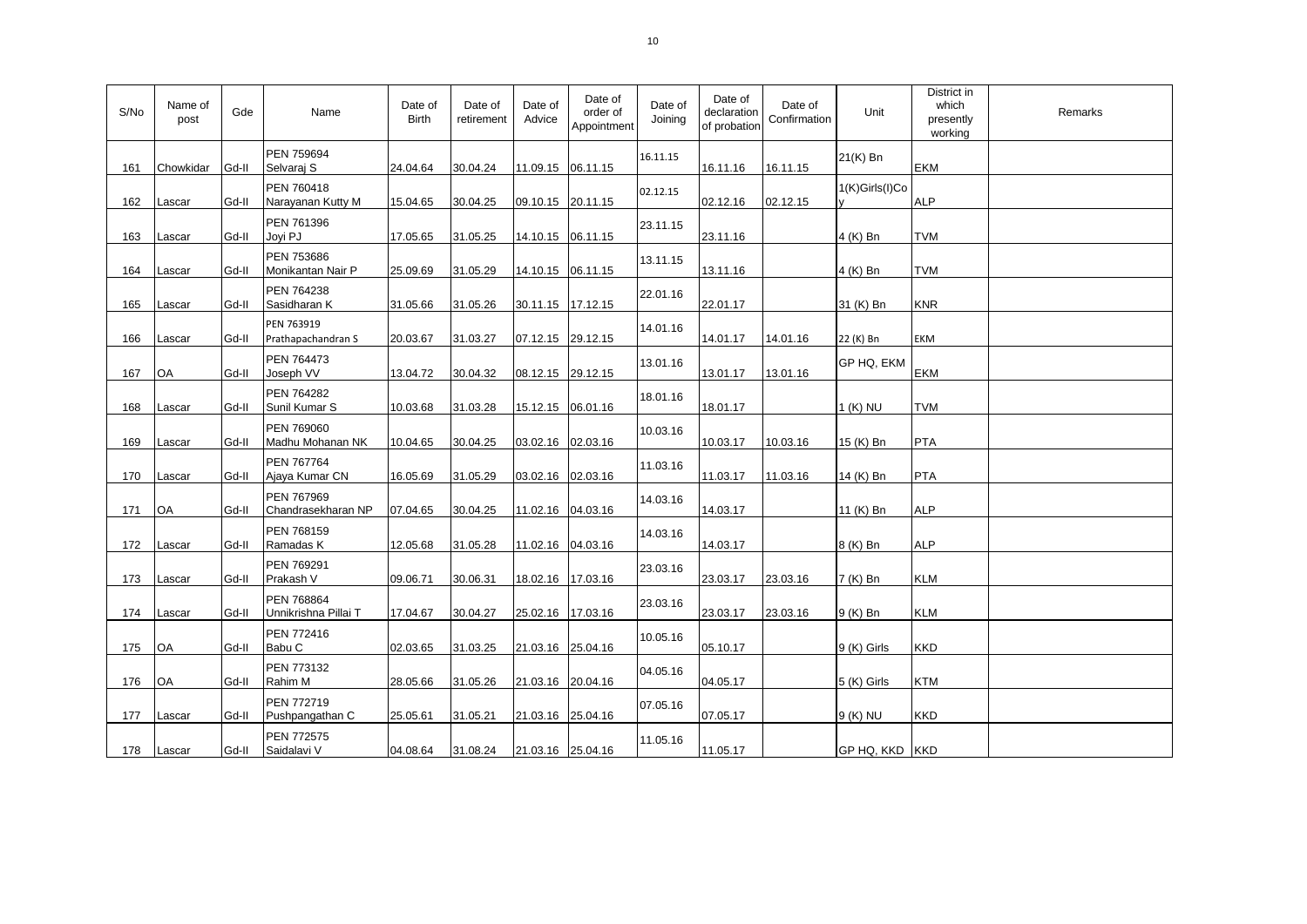| S/No | Name of<br>post | Gde   | Name                              | Date of<br><b>Birth</b> | Date of<br>retirement | Date of<br>Advice | Date of<br>order of<br>Appointment | Date of<br>Joining | Date of<br>declaration<br>of probation | Date of<br>Confirmation | Unit           | District in<br>which<br>presently<br>working | Remarks |
|------|-----------------|-------|-----------------------------------|-------------------------|-----------------------|-------------------|------------------------------------|--------------------|----------------------------------------|-------------------------|----------------|----------------------------------------------|---------|
| 179  | Lascar          | Gd-II | PEN 772741<br>Sunil Kumar AK      | 19.05.73                | 31.05.33              | 21.03.16 25.04.16 |                                    | 09.05.16           | 09.05.17                               | 09.05.16                | 30 (K) Bn      | <b>KKD</b>                                   |         |
| 180  | Lascar          | Gd-II | PEN 771833<br>Sathish GR          | 05.03.68                | 31.03.28              | 23.03.16 15.04.16 |                                    | 02.05.16           | 02.05.17                               | 02.05.16                | 1 (K) Air      | <b>TVM</b>                                   |         |
| 181  | Lascar          | Gd-II | PEN 773420<br>Santhi Devan G      | 23.09.67                | 30.09.27              | 23.03.16          | 09.05.16                           | 02.06.16           | 02.06.17                               |                         | 7 (K) Girls    | TSR                                          |         |
| 182  | Lascar          | Gd-II | PEN 773523<br>Fizal VU            | 16.05.71                | 31.05.31              | 23.03.16          | 09.05.16                           | 31.05.16           | 31.05.17                               |                         | 23 (K) Bn      | <b>TSR</b>                                   |         |
| 183  | OA              | Gd-II | PEN 772950<br>Biju W              | 15.05.78                | 31.05.38              | 23.03.16          | 09.05.16                           | 23.05.16           | 23.05.17                               | 23.05.16                | <b>NCC Dte</b> | <b>TVM</b>                                   |         |
| 184  | Lascar          | Gd-II | PEN 771692<br>Sudheer Kizhakkeyil | 10.02.73                | 28.02.33              | 30.03.16 18.04.16 |                                    | 28.04.16           | 28.04.17                               | 28.04.16                | 29 (K) Bn      | MLP                                          |         |
| 185  | OA              | Gd-II | PEN 775587<br>Vijayan TK          | 07.05.64                | 31.05.24              | 25.04.16          | 26.05.16                           | 14.06.16           | 08.08.17                               | 14.06.16                | 17 (K) Bn      | <b>KTM</b>                                   |         |
| 186  | Chowkidar       | Gd-II | PEN 776830<br>Shaji OG            | 19.05.65                | 31.05.25              | 26.04.16          | 14.06.16                           | 08.07.16           | 08.07.17                               |                         | 32 (K) Bn      | <b>KNR</b>                                   |         |
| 187  | Lascar          | Gd-II | PEN 777645<br>Prabulla Chandran P | 20.04.64                | 30.04.24              | 26.04.16 14.06.16 |                                    | 08.07.16           | 08.07.17                               |                         | 31 (K) Bn      | <b>KNR</b>                                   |         |
| 188  | Lascar          | Gd-II | <b>PEN 774422</b><br>Prasannan R  | 10.05.67                | 31.05.27              | 29.04.16 25.05.16 |                                    | 09.06.16           | 09.06.17                               |                         | 16 (K) Bn      | <b>KTM</b>                                   |         |
| 189  | Lascar          | Gd-II | PEN 774398<br>Chandradas DB       | 20.05.67                | 31.05.27              | 29.04.16 25.05.16 |                                    | 09.06.16           | 09.06.17                               |                         | 16 (K) Bn      | <b>KTM</b>                                   |         |
| 190  | Lascar          | Gd-II | PEN 777313<br>Mohanan Pillai R    | 21.05.62                | 31.05.22              | 14.06.16 29.06.16 |                                    | 07.07.16           | 07.07.17                               |                         | 3 (K) NU       | <b>KLM</b>                                   |         |
| 191  | Lascar          | Gd-II | PEN 782926<br>Anilkumar K         | 23.05.65                | 31.05.25              |                   | 14.06.16 23.08.16                  | 09.09.16           | 09.09.17                               |                         | 10 (K) Bn      | <b>ALP</b>                                   |         |
| 192  | Lascar          | Gd-II | PEN 782873<br>Ullas K             | 17.05.68                | 31.05.28              | 14.06.16 23.08.16 |                                    | 09.09.16           | 09.09.17                               |                         | 10 (K) Bn      | <b>ALP</b>                                   |         |
| 193  | Lascar          | Gd-II | PEN 783055<br>Anilkumar PK        | 04.03.67                | 31.03.27              | 14.06.16 23.08.16 |                                    | 09.09.16           | 09.09.17                               |                         | 10(K) BN       | <b>ALP</b>                                   |         |
| 194  | Chowkidar       | Gd-II | PEN 780128<br>Sabu EV             | 20.09.64                | 30.09.24              | 21.06.16 27.07.16 |                                    | 08.08.16           | 08.08.17                               |                         | GP HQ EKM      | <b>EKM</b>                                   |         |
| 195  | Chowkidar       | Gd-II | PEN 780098<br>Benny KP            | 21.03.62                | 31.03.22              | 21.06.16          | 27.07.16                           | 11.08.16           | 11.08.17                               | 11.08.16                | 18 (K) Bn      | EKM                                          |         |
| 196  | OA              | Gd-II | PEN 779693<br>Suresh Kumar T      | 12.05.71                | 31.05.31              | 22.06.16 20.07.16 |                                    | 26.07.16           | 26.07.17                               |                         | 1 (K) NU       | <b>TVM</b>                                   |         |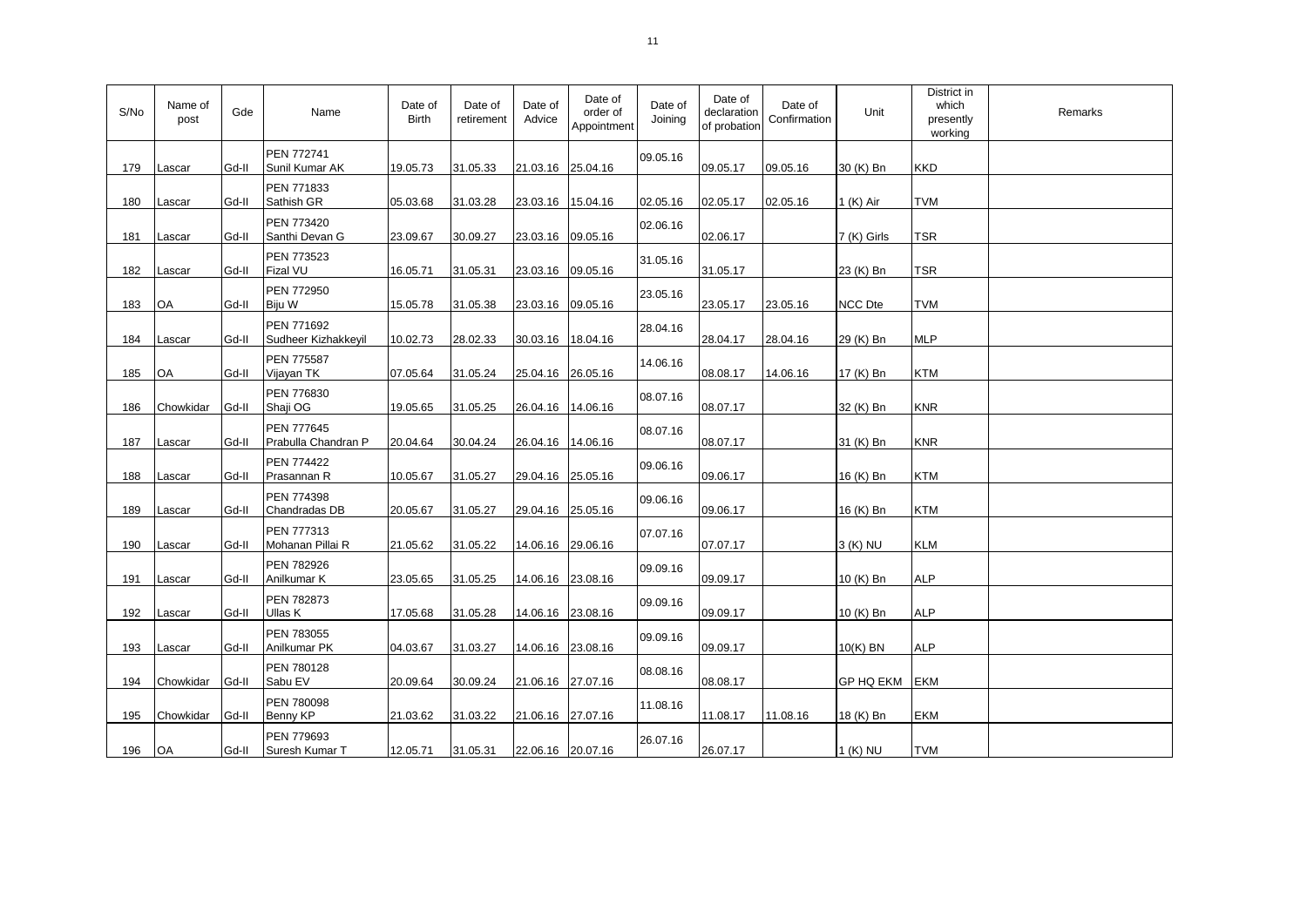| S/No | Name of<br>post | Gde   | Name                                      | Date of<br><b>Birth</b> | Date of<br>retirement | Date of<br>Advice  | Date of<br>order of<br>Appointment | Date of<br>Joining | Date of<br>declaration<br>of probation | Date of<br>Confirmation | Unit           | District in<br>which<br>presently<br>working | Remarks                      |
|------|-----------------|-------|-------------------------------------------|-------------------------|-----------------------|--------------------|------------------------------------|--------------------|----------------------------------------|-------------------------|----------------|----------------------------------------------|------------------------------|
| 197  | Lascar          | Gd-II | <b>PEN 781157</b><br>Joy Joseph           | 25.07.63                | 31.07.23              | 29.06.16 27.07.16  |                                    | 16.08.16           | 16.08.17                               |                         | 5 (K) NU       | <b>KTM</b>                                   |                              |
| 198  | Chowkidar       | Gd-II | <b>PEN 780156</b><br>James Stephen        | 30.07.63                | 31.07.23              | 29.06.16           | 27.07.16                           | 05.08.16           | 05.08.17                               | 05.08.16                | 17 (K) Bn      | <b>KTM</b>                                   |                              |
| 199  | Lascar          | Gd-II | <b>PEN 784942</b><br>Ajayakumar PJ        | 15.06.63                | 30.06.23              | 08.08.16           | 03.10.16                           | 18.10.16           | 18.10.17                               |                         | 16 (K) BN      | <b>KTM</b>                                   |                              |
| 200  | Lascar          | Gd-II | <b>PEN 784107</b><br>Venugopalan Nair P S | 10.05.67                | 31.05.27              | 19.08.16           | 05.09.16                           | 26.09.16           | Not declared                           |                         | 3 (K) Bn       | <b>TVM</b>                                   |                              |
| 201  | Chowkidar       | Gd-II | PEN 783215<br>Shamsudeen E                | 22.05.67                | 31.05.27              | 19.08.16 05.09.16  |                                    | 23.09.16           | 23.09.17                               | No                      | $1(K)$ Bn      | <b>TVM</b>                                   |                              |
| 202  | Lascar          | Gd-II | PEN 793107<br>Rasheedu A                  | 31.05.74                | 31.05.34              | 29.11.16 29.12.16  |                                    | 09.01.17           | 09.01.18                               | 09.01.17                | 10(K) BN       | <b>ALP</b>                                   |                              |
| 203  | Chowkidar       | Gd-II | <b>PEN 792709</b><br>Saji TN              | 13.11.68                | 30.11.28              | 03.12.16 29.12.16  |                                    | 23.01.17           | 23.01.18                               |                         | GP Hqs CLT     | <b>KKD</b>                                   | DA-Ortho 40%                 |
| 204  | Lascar          | Gd-II | <b>PEN 793634</b><br>Sajeevan P P         | 28.05.67                | 31.05.27              | 15.12.16 11.01.17  |                                    | 30.01.17           | 30.01.18                               |                         | GP Hqs CLT KKD |                                              |                              |
| 205  | <b>OA</b>       | Gd-II | PEN 795050<br>Suresh kumar KR             | 20.05.67                | 31.05.27              | 07.01.17 27.01.17  |                                    | 10.02.17           | 10.02.18                               |                         | GP HQs EKM EKM |                                              |                              |
| 206  | Lascar          | Gd-II | <b>PEN 799491</b><br>Dinesan OM           | 25.03.77                | 31.03.37              | 23.01.17 07.03.17  |                                    | 29.03.17           | 29.03.18                               |                         | GP HQ KLM      | <b>KLM</b>                                   |                              |
| 207  | Chowkidar       | Gd-II | <b>PEN 837917</b><br>Anil kumar G         | 31.05.1975 31.05.35     |                       | 23.05.18 14.06.18  |                                    | 03.07.18           | Not declared                           |                         | GP HQ TVM      | <b>TVM</b>                                   |                              |
| 208  | Lascar          | Gd-II | PEN 752033<br>Yoosaf PA                   | 02.01.64                | 31.01.24              | 25.05.15 25.06.15  |                                    | 20.07.15           | 20-07-2016 20.07.15                    |                         | 30(K) Bn       | <b>KKD</b>                                   | IDT wef 23.07.2018 from EKM. |
| 209  | <b>OA</b>       | Gd-II | PEN 558391<br>Anoop R S Nair              | 12.03.89                | 31.03.44              | 30.07.201(28.08.18 |                                    | 17.09.18           | Not declared                           |                         | 3(K) Girls Bn  | <b>TVM</b>                                   | <b>CES</b>                   |
| 210  | Lascar          | Gd-II | PEN 723367<br>Dinesan P                   | 13.05.69                | 31.05.29              | 17.02.14 14.03.14  |                                    | 19.03.14           | 19.03.15                               | 19.03.14                | 11(K) BN       | <b>ALP</b>                                   | IDT wef 23.09.2019 from KTM  |
| 211  | Lascar          | Gd-II | PEN 755431<br>Jolly A                     | 31.05.68                | 31.05.28              | 14.07.15 25.08.15  |                                    | 10.09.15           | 10.09.16                               | 10.09.15                | 3(K) Girls Bn  | <b>KLM</b>                                   | IDT wef 05.12.2019 from PTA  |
| 212  | Lascar          | Gd-II | PEN 734059<br>Anikuttan S                 | 27.05.66                | 31.05.26              | 01.07.14 05.08.14  |                                    | 27.08.14           | 27.08.15                               | 27.08.14                | $3(K)$ BN      | <b>TVM</b>                                   | IDT wef 09.12.2019 from KTM  |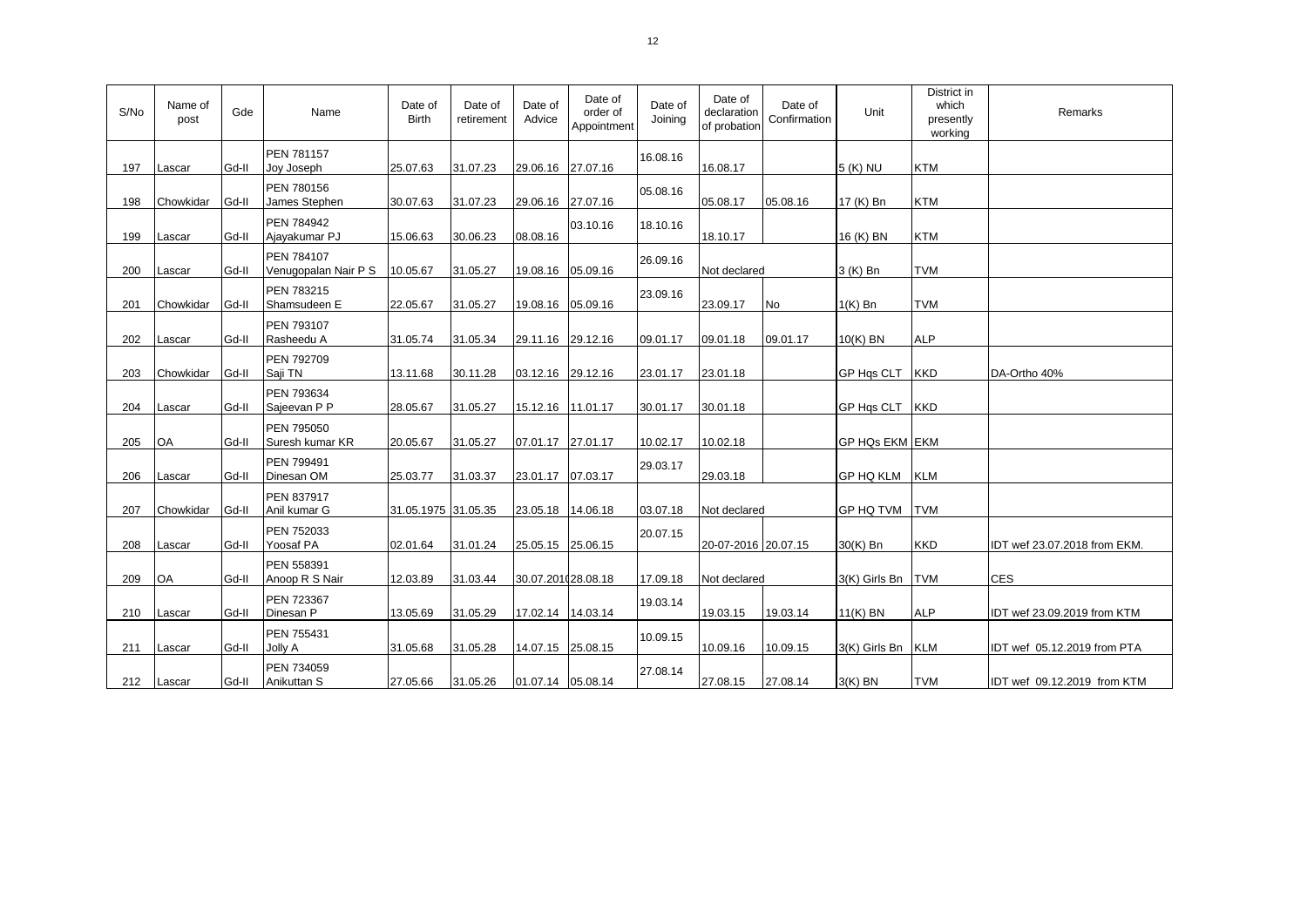| S/No | Name of<br>post | Gde   | Name                           | Date of<br><b>Birth</b> | Date of<br>retirement | Date of<br>Advice  | Date of<br>order of<br>Appointment | Date of<br>Joining | Date of<br>declaration<br>of probation | Date of<br>Confirmation | Unit                  | District in<br>which<br>presently<br>working | Remarks                     |
|------|-----------------|-------|--------------------------------|-------------------------|-----------------------|--------------------|------------------------------------|--------------------|----------------------------------------|-------------------------|-----------------------|----------------------------------------------|-----------------------------|
| 213  | Lascar          | Gd-II | PEN 734575<br>Abhimanyu M      | 15.11.61                | 30.11.21              | 01.07.14 05.08.14  |                                    | 29.08.14           | 29.08.15                               | 29.08.14                | 9(K) NU NCC KKD       |                                              | IDT wef 16.12.2019 from KTM |
| 214  | Lascar          | Gd-II | PEN 738474<br>Sanal Kumar C    | 02.03.69                | 31.03.29              | 19.09.14 23.10.14  |                                    | 29.10.14           | 29.10.15                               | 29.10.14                | 8(K)BN                | <b>ALP</b>                                   | IDT wef 19.12.2019 from TVM |
| 215  | Lascar          | Gd-II | PEN 880700<br>Ramesh K         | 04.05.75                | 31.05.35              | 13.11.19 09.12.19  |                                    | 23.12.19           | Not declared                           |                         | 3(K) Girls Bn         | <b>KLM</b>                                   |                             |
| 216  | Lascar          | Gd-II | <b>PEN 732994</b><br>Sunil D   | 25.05.71                | 31.05.31              | 01.07.14 05.08.14  |                                    | 14.08.14           | 14.08.15                               | 14.08.14                | $10(K)$ BN            | <b>ALP</b>                                   | IDT wef 01.01.2020 from KTM |
| 217  | Lascar          | Gd-II | PEN 740809<br>Varghese Skariya | 08.06.62                | 30.06.22              | 19.11.14 02.12.14  |                                    | 10.12.14           | 10.12.15                               | 10.12.14                | $9(K)$ BN             | <b>KLM</b>                                   | IDT wef 14.01.2020 from KTM |
| 218  | Lascar          | Gd-II | PEN 784646<br>Murukadas R      | 10.05.66                | 31.05.26              | 17.08.16 20.09.16  |                                    | 06.10.16           | 06.10.17                               |                         | 27(K) BN              | <b>PKD</b>                                   | IDT wef 20.01.2020 from EKM |
| 219  | Chowkidar       | Gd-II | PEN 892182<br>Anas K           | 17.03.77                | 31.03.37              | 26.02.20 27.05.20  |                                    | 22.06.20           |                                        |                         | <b>GP HQs KLM KLM</b> |                                              | <b>LWA</b>                  |
| 220  | Chowkidar       | Gd-II | Alfred R                       | 29.06.20                | 31.03.36              | 21.05.20 23.06.20  |                                    | 29.06.20           | Not declared                           |                         | 27(K) BN              | <b>PKD</b>                                   |                             |
| 221  | Chowkidar       | Gd-II | Nibin H                        | 17.09.92                | 03.09.52              | 06.08.20           | 01.10.20                           | 12.10.20           | Not declared                           |                         | 3(K) Girls Bn         | <b>KLM</b>                                   | DA-CP-LD                    |
| 222  | Lascar          | Gd-II | Santhosh Kumar S               | 14.04.80                | 30.04.40              | 06.08.20 01.10.20  |                                    | 09.10.20           | Not declared                           |                         | $3(K)$ NU             | <b>KLM</b>                                   |                             |
| 223  | Lascar          | Gd-II | Raju G                         | 31.05.73                | 31.05.33              | 06.08.20           | 01.10.20                           | 15.10.20           | Not declared                           |                         | $3(K)$ NU             | <b>KLM</b>                                   |                             |
| 224  | Chowkidar       | Gd-II | Biju Kumar PB                  | 17.03.77                | 31.03.37              | 06.08.20 01.10.20  |                                    | 19.10.20           | Not declared                           |                         | <b>GP HQs KLM KLM</b> |                                              |                             |
| 225  | Lascar          | Gd-II | Biju K                         | 30.05.77                | 31.05.37              | 06.08.20. 01.10.20 |                                    | 17.10.20           | Not declared                           |                         | 3(K) Girls Bn KLM     |                                              |                             |
| 226  | Lascar          | Gd-II | Sujith S                       | 09.03.78                | 31.03.38              | 06.08.20. 01.10.20 |                                    | 09.10.20           | Not declared                           |                         | $3(K)$ NU             | <b>KLM</b>                                   |                             |
| 227  | Lascar          | Gd-II | Navas S                        | 28.05.72                | 29.02.32              | 06.08.20. 01.10.20 |                                    | 15.10.20           | Not declared                           |                         | $3(K)$ NU             | <b>KLM</b>                                   |                             |
| 228  | Chowkidar       | Gd-II | Subash K                       | 19.05.77                | 31.05.37              | 06.08.20. 01.10.20 |                                    | 12.10.20           | Not declared                           |                         | $9(K)$ BN             | <b>KLM</b>                                   |                             |
| 229  | Lascar          | Gd-II | Suresh T                       | 31.05.81                | 31.05.41              | 06.08.20. 01.10.20 |                                    | 13.10.20           | Not declared                           |                         | $7(K)$ BN             | <b>KLM</b>                                   |                             |
| 230  | Chowkidar       | Gd-II | Santhosh Kumar S               | 25.05.71                | 31.05.31              | 27.08.20 10.12.20  |                                    | 21.12.20           | Not declared                           |                         | $7(K)$ BN             | <b>KLM</b>                                   |                             |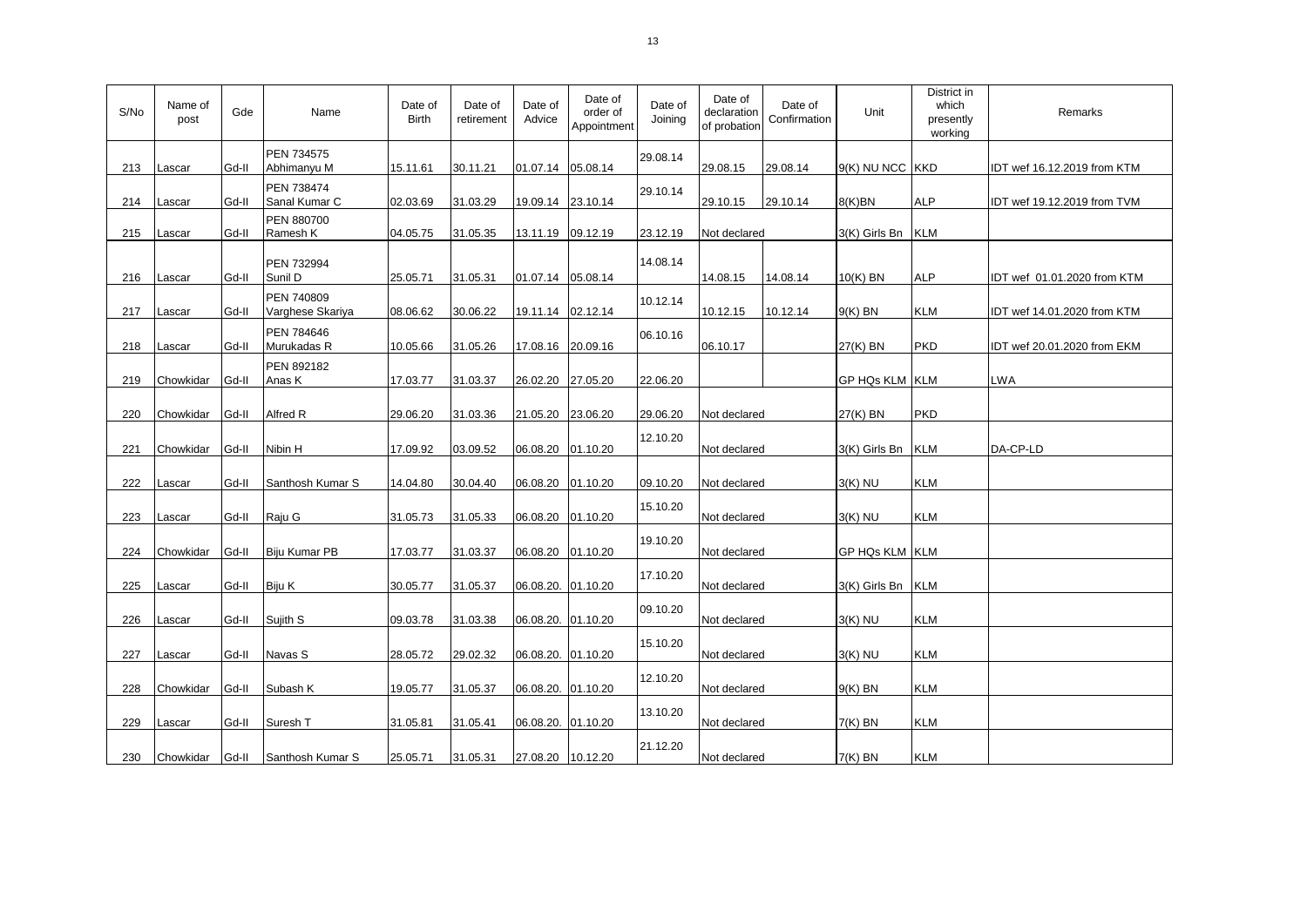| S/No | Name of<br>post | Gde   | Name             | Date of<br><b>Birth</b> | Date of<br>retirement | Date of<br>Advice | Date of<br>order of<br>Appointment | Date of<br>Joining | Date of<br>Date of<br>declaration<br>Confirmation<br>of probation | Unit                | District in<br>which<br>presently<br>working | Remarks |
|------|-----------------|-------|------------------|-------------------------|-----------------------|-------------------|------------------------------------|--------------------|-------------------------------------------------------------------|---------------------|----------------------------------------------|---------|
| 231  | Chowkidar       | Gd-II | Sebi CJ          | 31.05.77                | 31.05.37              | 16.10.20 05.11.20 |                                    | 18.11.20           | Not declared                                                      | 23(K) BN            | TSR                                          |         |
| 232  | Chowkidar       | Gd-II | Sulaiman P       | 20.04.71                | 30.04.31              | 16.10.20 05.11.20 |                                    | 30.11.20           | Not declared                                                      | 24.(K) BN           | <b>TSR</b>                                   |         |
| 233  | Chowkidar       | Gd-II | Vijayan SV       | 13.04.68                | 30.04.28              | 16.10.20 05.11.20 |                                    | 19.11.20           | Not declared                                                      | 7(K) Girls BN TSR   |                                              |         |
| 234  | Chowkidar       | Gd-II | Mukundan K       | 24.03.74                | 31.03.34              | 16.10.20 05.11.20 |                                    | 16.11.20           | Not declared                                                      | 1(K) R&V Sqn TSR    |                                              |         |
| 235  | Lascar          | Gd-II | Saji Kumar PC    | 31.05.77                | 31.05.37              | 23.10.20          | 19.11.20                           | 11.12.20           | Not declared                                                      | 27(K) BN            | <b>PKD</b>                                   |         |
| 236  | Lascar          | Gd-II | Amodh K          | 13.05.80                | 28.12.20              | 23.10.20          | 19.11.20                           | 28.12.20           | Not declared                                                      | 27(K) BN            | <b>PKD</b>                                   |         |
| 237  | Chowkidar       | Gd-II | Shahul Hameed K  | 10.05.77                | 31.05.37              | 23.10.20          | 19.11.20                           | 11.12.20           | Not declared                                                      | 28(K) Bn            | <b>PKD</b>                                   |         |
| 238  | Lascar          | Gd-II | Anishad P        | 30.05.82                | 31.05.42              | 23.10.20          | 19.11.20                           | 02.12.20           | Not declared                                                      | 28(K) BN            | <b>PKD</b>                                   |         |
| 239  | Lascar          | Gd-II | Prasad N         | 27.05.76                | 31.05.36              | 23.10.20 19.11.20 |                                    | 01.12.2020         | Not declared                                                      | 27(K) BN            | <b>PKD</b>                                   |         |
| 240  | Masalchi        | Gd-II | Shaju NA         | 24.03.75                | 31.03.35              | 02.11.20 01.12.20 |                                    | 07.12.20           | Not declared                                                      | GP HQs KTM KTM      |                                              |         |
| 241  | Chowkidar       | Gd-II | Syamkumar MR     | 15.05.67                | 31.05.27              | 02.11.20 01.12.20 |                                    | 09.12.20           | Not declared                                                      | 16(K) BN            | <b>KTM</b>                                   |         |
| 242  | Chowkidar       | Gd-II | Joseph Jacob     | 13.04.74                | 30.04.34              | 02.11.20 01.12.20 |                                    | 21.12.20           | Not declared                                                      | 5(K) Girls BN   KTM |                                              |         |
| 243  | Lascar          | Gd-II | Sayed Muhamed PA | 28.04.81                | 30.04.41              | 02.11.20 01.12.20 |                                    | 21.12.20           | Not declared                                                      | GP HQs KTM KTM      |                                              |         |
| 244  | Chowkidar       | Gd-II | Ginu G           | 10.05.78                | 31.05.38              | 02.11.20 01.12.20 |                                    | 09.12.20           | Not declared                                                      | GP HQs KTM KTM      |                                              |         |
| 245  | Lascar          | Gd-II | Libu Baby PT     | 26.01.91                | 31.01.51              | 02.11.20 01.12.20 |                                    | 01.01.21           | Not declared                                                      | 5(K) Girls BN   KTM |                                              |         |
| 246  | Lascar          | Gd-II | Vinod Kumar TK   | 30.05.82                | 31.05.42              | 02.11.20 01.12.20 |                                    | 16.12.20           | Not declared                                                      | 5(K) Girls BN   KTM |                                              |         |
| 247  | Lascar          | Gd-II | Biju Kumar K     | 30.05.77                | 31.05.37              | 02.11.20          | 01.12.20                           | 11.12.20           | Not declared                                                      | 17(K) BN            | <b>KTM</b>                                   |         |
| 248  | Lascar          | Gd-II | Deepth Kumar MG  | 27.07.79                | 31.07.39              | 02.11.20 01.12.20 |                                    | 19.12.20           | Not declared                                                      | 16(K) BN            | <b>KTM</b>                                   |         |